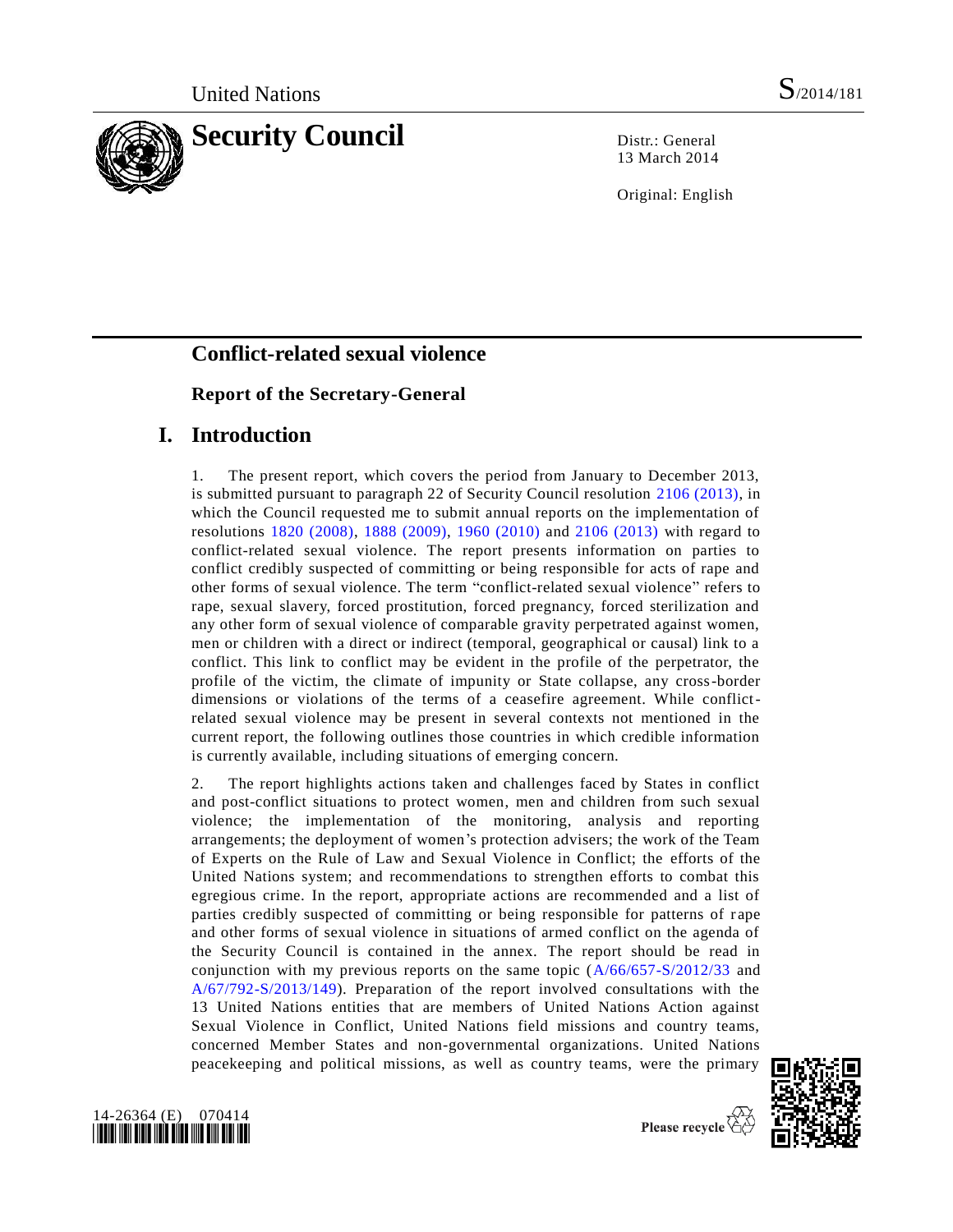sources of information. In the present report, reference is made to the nature and scope of sexual violence in 20 countries.

# **II. Current and emerging concerns regarding sexual violence as it relates to international peace and security**

3. Sexual violence is almost universally underreported because of the risks faced by survivors and witnesses who come forward and by the humanitarian workers, human rights defenders, journalists and others to whom they speak. These risks include severe stigmatization, familial and social shunning and reprisals. In many contexts, the limited availability of services also hampers data gathering. Even where primary health care is available to survivors, staff may lack the capacity and the resources to provide holistic care, most notably psychosocial support and mental health services. In several contexts, service provision is limited also by access restrictions. In the absence of adequate and appropriate services, it is all the more difficult to have a comprehensive understanding of the scale, scope and character of conflict-related sexual violence.

4. Clearly, sexual violence is closely related to broader issues of insecurity and security-sector reform and to incomplete and/or flawed disarmament, demobilization and reintegration processes. It is essential, therefore, to address conflict-related sexual violence explicitly in such processes and in the context of peace agreements and ceasefires, which often establish the parameters for securitysector reform and disarmament, demobilization and reintegration efforts. The prevalence of sexual violence during periods of conflict often leaves lasting legacies, with acute consequences for the security of women and children in peacetime. This is demonstrated by the high levels of rape and other forms of sexual violence perpetrated against women and minors in some post-conflict settings. Ultimately, this has a direct bearing on the durability of peace and prospects for sustainable development. It is also evident that sexual violence perpetrated by demobilized actors and non-State armed groups is sometimes related to criminal activities such as the illicit extraction of resources and human trafficking and, in some cases, forms part of a strategy to control territory and access to resources. In such contexts, sexual violence is an effective tool of intimidation and social control.

5. In several of my reports I have highlighted the issue of sexual violence perpetrated in the context of conflict specifically as it relates to contested political processes. In some cases, female protesters specifically have been targeted, sometimes by organized groups or multiple perpetrators. In this regard, the Security Council has expressed grave concern regarding sexual violence crimes committed in the context of contested elections in Kenya in 2007 and Guinea in 2009. This issue requires continued vigilance by the Security Council, and further monitoring, analysis and preventive action, as appropriate.

6. During 2013, sexual violence was reported by displaced persons to have been a significant factor motivating their flight. During flight and while displaced, civilian populations continued to be vulnerable to sexual violence. In the context of prolonged and repeated displacement, effective mechanisms to prevent rape and other forms of sexual violence are often absent or limited. In some cases, the use of extreme violence, including honour killings, is related to sexual violence crimes. These risks not only lead to underreporting of sexual violence but to other harmful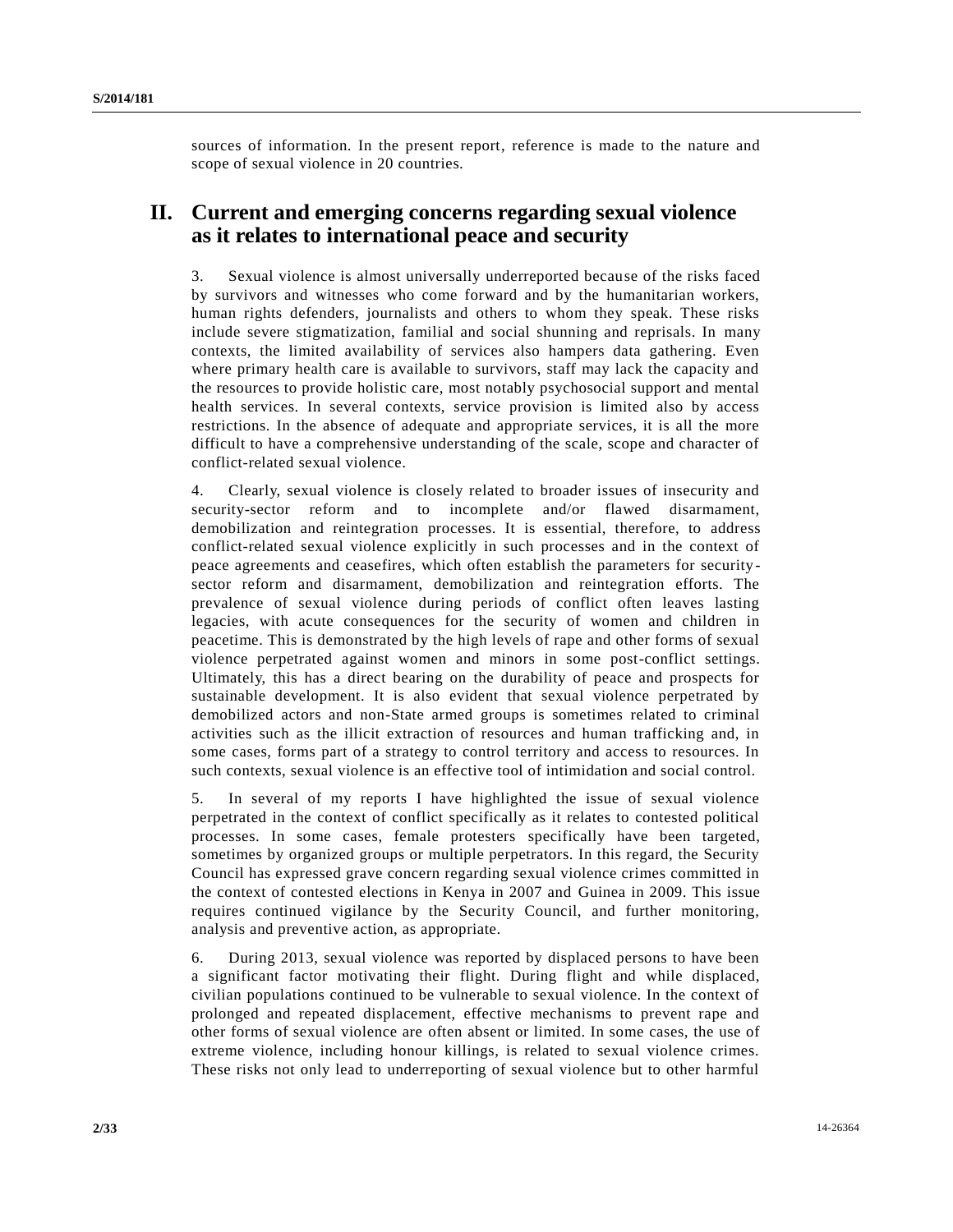practices, such as early and/or forced marriage. The settlement of allegations of rape of women and girls through informal or "traditional" justice arrangements often results in agreements between the perpetrator and the survivor's family or community that are detrimental to the survivor.

7. I have also previously highlighted the specific concern of sexual violence perpetrated against men and boys. Such incidents were again reported in 2013 but it remains difficult to determine their scale and scope and to respond accordingly. Challenges in this area include deep stigma, the failure of national legislation in many instances to recognize sexual violence against men and boys as a crime, the inadequacy of services specifically for male victims and the lack of access to legal services. In 2013, the Office of my Special Representative on Sexual Violence in Conflict, Zainab Hawa Bangura, convened, together with the Government of the United States of America, a workshop of experts on sexual violence against men and boys, the key recommendations of which will inform the response of the United Nations system going forward.

8. Similarly, the issues of pregnancy as a result of sexual violence and of the plight of children born of rape require further research and information as a basis for response. In situations where conflict-related sexual violence takes the form of campaigns of forced pregnancy, and where abortion services are illegal, unsafe abortion practices may put the lives of survivors at greater risk. There are also the related risks of HIV transmission and limited access to HIV prophylaxis.

9. Access to justice for survivors can be hindered by physical restrictions, by inadequate legislation or by the financial and social costs associated with reporting and pursuing justice for crimes of sexual violence. A number of countries also lack the necessary national legislation or have failed to fully adopt and implement legislation that would offer improvements in terms of accountability and reparations for survivors. Many countries lack legal aid services or protocols for the protection of victims and witnesses. United Nations actors, including the Team of Experts on the Rule of Law and Sexual Violence in Conflict, continue to support national authorities in this regard.

10. At the global level, there is now unprecedented commitment and momentum. In its resolution [2106 \(2013\),](http://undocs.org/S/RES/2106(2013)) the Security Council outlined for the first time a comprehensive approach and framework to prevent conflict-related sexual violence. In April 2013, the countries of the Group of Eight adopted the historic Declaration on Preventing Sexual Violence. On the sidelines of the sixty-eighth session of the General Assembly, more than 140 Member States endorsed the Declaration of Commitment to End Sexual Violence in Conflict at an event co-chaired by my Special Representative on Sexual Violence in Conflict and the Foreign Secretary of the United Kingdom of Great Britain and Northern Ireland, William Hague, who continues to vigorously champion this cause (see  $A/68/633$ , annex). These are notable and important advances, but it is crucial that we now focus our collective efforts on converting these political commitments into concrete actions aimed at prevention and the provision of services on the ground.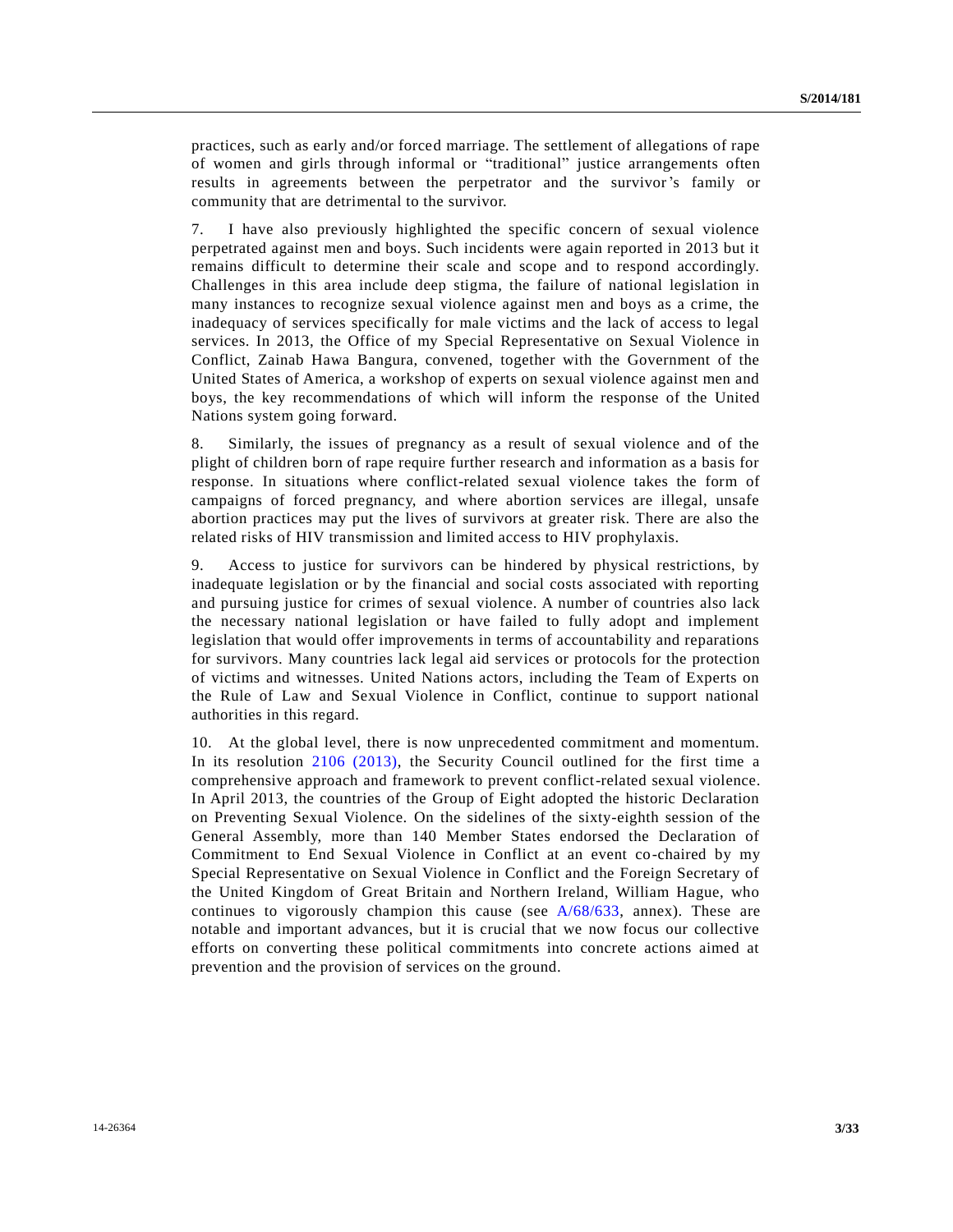# **A. Addressing sexual violence in conflict and information on parties credibly suspected of committing or being responsible for acts of rape or other forms of sexual violence**

11. The following information is based on cases recorded and documented by the United Nations system. As such, it is only indicative of the scope, scale and character of sexual violence committed against women, men and children.

# **Afghanistan**

12. Between March and September 2013, the Afghanistan Independent Human Rights Commission indicated an increase of 25 per cent in violations against women, including an increase in reported incidents of sexual violence and forced marriage of women and girls. Furthermore, the Commission reported an increase in sexual violence against men and boys during 2013 and a pattern of sexual exploitation of children by commanders. Perpetrator profiles include police and military commanders, former warlords, tribal leaders and non-State armed groups. Armed groups operating in Takhar, Kunduz and Badakhshan are among those responsible for sexual violence against minors. The practice of *bacha bazi* (an illegal form of child prostitution and sexual slavery) is common among militia leaders and is understood to be prevalent in the northern and southern provinces. Members of both the national and local police have also been reported to be involved in this practice. Reporting of sexual violence against men and boys is severely limited but the United Nations has received reports of threats of sexual violence against men in detention. In addition, the Organization has noted that sexual violence is perpetrated and women are killed in Taliban-controlled areas as a method of curtailing the participation of women and girls in public life. Service provision remains extremely limited: there are only 19 women's centres in 34 provinces. There is a limited number of staff trained to treat survivors, a lack of female medical staff in rural areas and a lack of legal service provision in hospitals, while psychological services are unavailable even in urban hospitals. Most cases remain untreated owing to a combination of limited resources and insufficient coordination between the Government and civil society. In some instances, survivors reported being raped a second time by security forces while seeking protection.

## *Recommendation*

13. I call on the Government to reinforce efforts to implement relevant legislation and, with the support of the United Nations and civil society, to establish the infrastructure necessary to systematically collect data and report on sexual violence, thereby creating a basis for a justice and service response.

## **Central African Republic**

14. An already fragile security, human rights and humanitarian situation worsened during 2013, most notably with the attack on Bangui of 5 December by anti-balaka groups and elements of the former armed forces of the Central African Republic against ex-Séléka elements and the Transitional Government led by Michel Djotodia. At the end of the reporting period, human rights violations against civilians, rooted in sectarian conflict, had reached acute levels. At the request of my Special Representative and Head of the United Nations Integrated Peacebuilding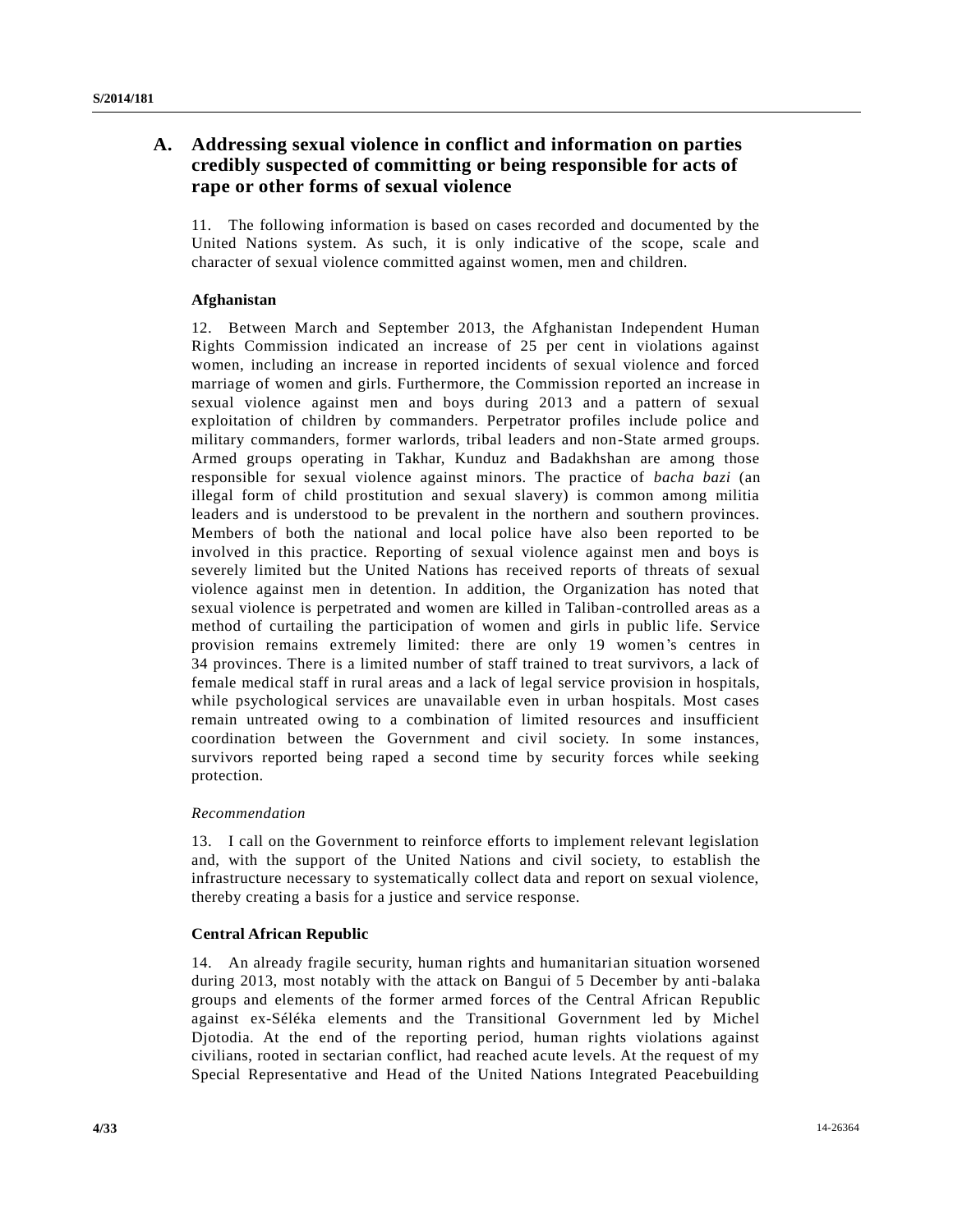Office in the Central African Republic (BINUCA), Babacar Gaye, my Special Representative for Children and Armed Conflict, Leila Zerrougui, my Special Adviser on the Prevention of Genocide, Adama Dieng, and a representative from the office of my Special Representative on Sexual Violence in Conflict travelled to Bangui and Bossangoa from 17 to 21 December 2013 after having carried out a joint technical-level assessment mission.

15. The delegation reported that numerous human rights violations had been committed and that there were clear indications that conflict-related sexual violence had been a main feature of attacks between March and December 2013. These crimes, which targeted civilian communities, were initially committed by ex-Séléka elements in acts described as "score settling". More recent events indicate that sexual violence was being committed as part of the sectarian violence, as reports of rape during house-to-house search operations conducted by anti-balaka elements and by ex-Séléka and other armed groups emerged. During the reporting period, allegations emerged of abductions and forced marriages by ex-Séléka officers in Bangui, Bouar and other areas affected by the conflict, with credible reports of girls being kept in military camps and becoming pregnant as a result of sexual slavery. The United Nations also received information that female politicians and female relatives of public officials have been raped, kidnapped and sometimes tortured. In mining areas such as Obo, Zemio, Rafai and Nzako, and in the city of Bria, women and children have also reportedly been kidnapped, raped and killed by the Lord 's Resistance Army.

16. At least 146 pregnancies resulting from conflict-related sexual violence were recorded by United Nations partners during 2013. United Nations entities also noted an elevated risk of HIV infection and that, in the context of severe insecurity, civilians were less likely to risk travelling to seek assistance, contributing to high levels of miscarriage among women and girls and to untreated infections and disorders. The gender-based violence subcluster has developed a referral pathway, distributed post-exposure prophylaxis kits and trained service providers, mainly in camps for internally displaced persons. Few awareness-raising efforts have been carried out among vulnerable groups in the wake of the escalation of the violence, however, owing to funding and capacity constraints and the absence of an emergency preparedness plan. At present, medical and police authorities lack adequate training on caring for and protecting survivors of sexual violence, leaving women and girls vulnerable to stigmatization and reprisal. Survivors are also deterred from reporting because of the continuing presence of alleged perpetrators and the lack of a functional justice system. It is imperative that peacekeepers continue to be trained with a view to enhancing their capacity to prevent and respond to conflict-related sexual violence. In addition to building the capacity of BINUCA to monitor and report on human rights violations, including sexual violence, closer coordination between international actors is paramount. This should include the establishment of an integrated incident alert and coordinated response mechanism between the African-led International Support Mission in the Central African Republic, Operation Sangaris and BINUCA.

### *Recommendation*

17. I urge the transitional authorities in the Central African Republic to ensure that efforts to restore security and the rule of law specifically take into account the prevention of crimes of sexual violence and that any eventual ceasefire or peace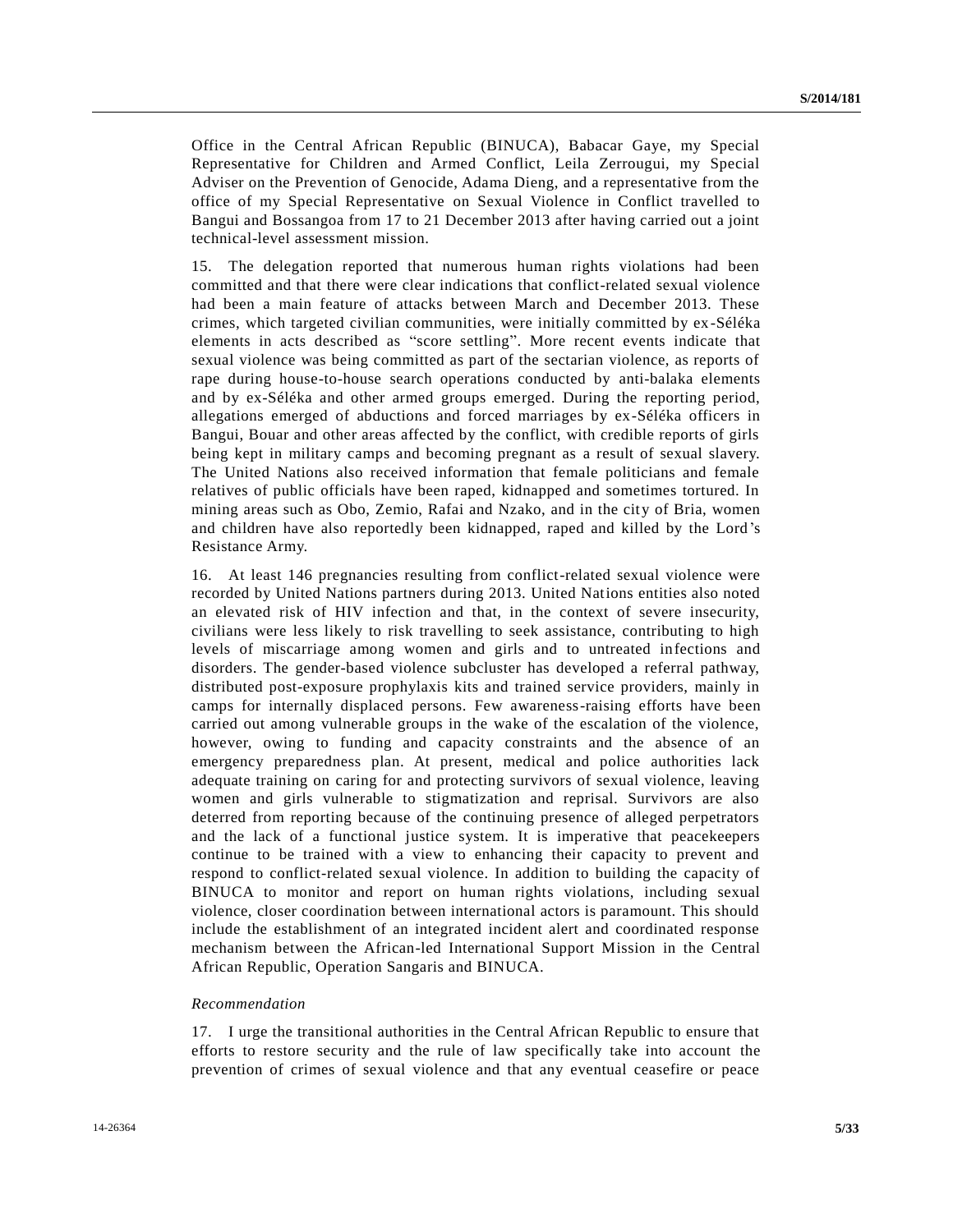agreement explicitly reflect sexual violence considerations, in line with the joint communiqué of the Government of the Central African Republic and the United Nations on the prevention of and response to conflict-related sexual violence of 12 December 2012.

# **Colombia**

18. For the period 2012-2013, the General Attorney's Office reported on the investigation of 86 cases of sexual violence, involving 154 victims, perpetrated in the context of armed conflict. United Nations partners have reported that a range of violations and abuses were committed, including rape, gang rape, the recruitment of women, girls and boys by illegal armed groups for use as sexual slaves, forced pregnancy, forced abortion and forced prostitution. Other crimes reported in connection with sexual violence included kidnapping, threats of violence and assassinations. United Nations data on sexual and gender-based violence for 2013 indicate that women and girls of Afro-Colombian descent were disproportionately affected. In both 2012 and 2013, as many as 10 per cent of incidents reported by government sources related to sexual violence against men and boys.

19. The sexual exploitation of women and girls in areas under the influence of illegal armed groups or groups emerging after the demobilization of paramilitary organizations (under Law 975 of 2005, the "Justice and Peace Law") remains a grave concern. In this context, incidents indicate that sexual violence is perpetrated as a strategy to assert territorial control, to intimidate women leaders and human rights defenders and to intimidate the civilian population as a method of social control. Some survivors report having been displaced and raped repeatedly. Survivors reporting incidents of sexual violence to the authorities and service providers also reported receiving subsequent threats against them and their families, some of which resulted in forced displacement. The continuing presence of survivors and perpetrators in the same community represents an ongoing security risk, creates acute psychological trauma owing to prolonged intimidation and hinders reporting and access to justice and services. These trends are consistent with the acknowledgement by the Colombian Constitutional Court (in its judgement 092 of 2008) that sexual violence is a habitual, extensive, systematic and invisible practice in the context of the Colombian armed conflict, perpetrated by all of the illegal armed groups and, in isolated cases, by individual agents of the national armed forces.

20. With regard to the need for adequate and timely legal, medical and psychological attention for survivors, a draft bill outlining measures to guarantee the right of access to justice for survivors of sexual violence, particularly as it relates to the armed conflict, is under consideration by Congress. The approval, in November 2013, of guidelines for a public policy aimed at risk prevention and at protecting and guaranteeing the rights of women who are victims of armed conflict and that make specific reference to the needs of survivors of conflict-related sexual violence is also a welcome development. Other positive developments include the elaboration by the Ministry of Defence of a protocol aimed at building the capacity of the public forces to prevent and respond to sexual violence, in particular with regard to the armed conflict. With regard to reparations, as at November 2013 the special administrative unit charged with providing support and reparation to victims had registered 3,525 survivors of sexual violence (2,902 of whom were female). To date, some 409 survivors have comprehensive reparation plans, including benefits for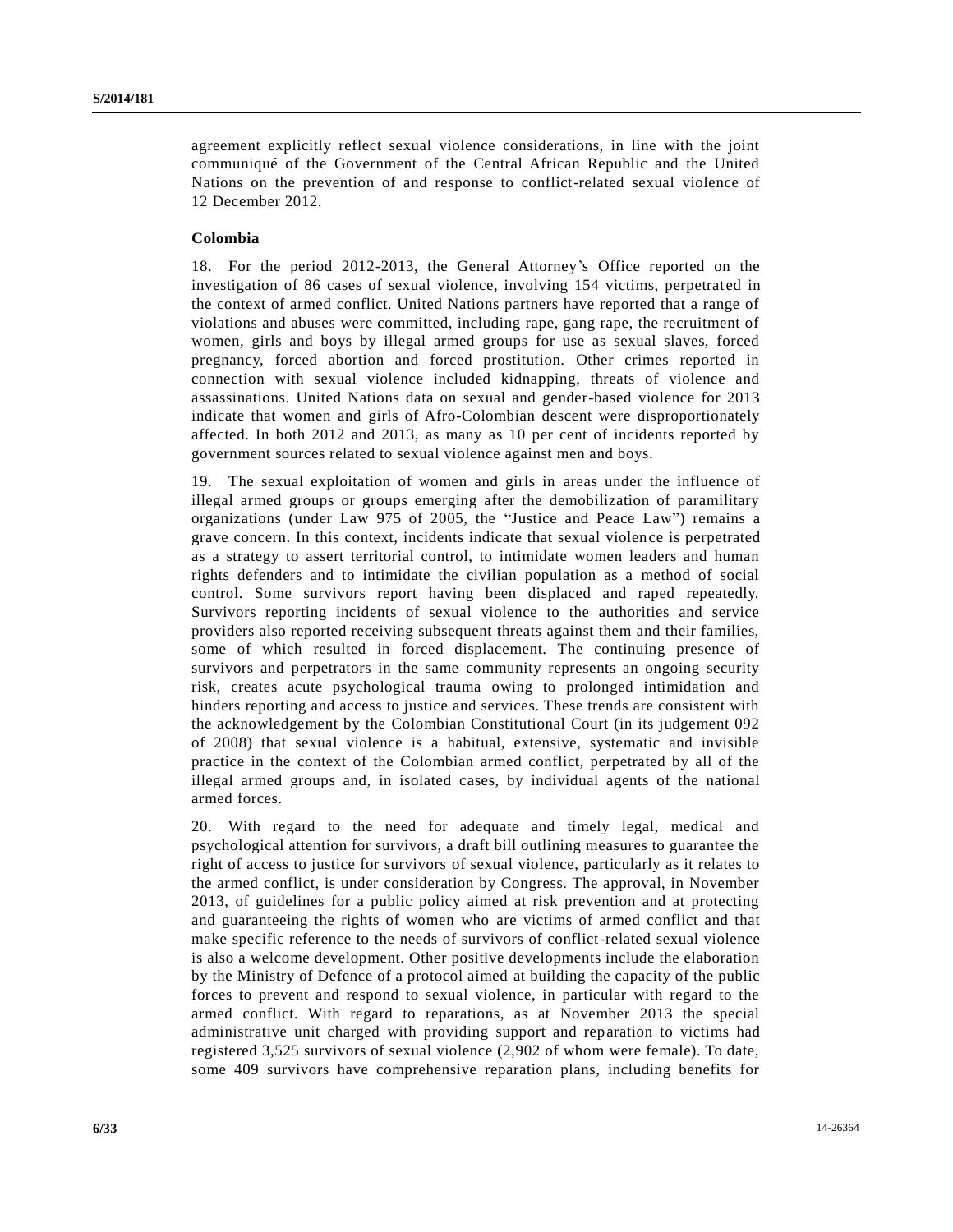their families. A collective reparations process is also under way in consultation with five women's organizations and a national programme for the protection of those in situations of extreme risk is being implemented. (See also para. 66 below, on the work of the Team of Experts in Colombia.)

## *Recommendation*

21. I urge the Colombian authorities to ensure that legislative and policy developments, including the Colombian legal framework for peace, contribute to the fulfilment of survivors' rights to truth, justice and reparation for the full range of violations associated with conflict-related sexual violence. Furthermore, I call upon the Government of Colombia to continue and extend its collaboration with the United Nations, including the Team of Experts.

#### **Côte d'Ivoire**

22. Data on sexual and gender-based violence for 2013 indicate that high levels of sexual violence, particularly rape, continue to be committed. The United Nations has verified 381 cases between January and December, including 62 gang rapes. The slow progress being made in disarmament, demobilization and reintegration processes, persistent insecurity caused by the presence of armed elements throughout the country and the climate of impunity contribute to a high-risk environment, particularly for women and children. Over 60 per cent of recorded rape survivors were children between the ages of 10 and 18 years; 25 per cent were children aged between 14 months and 10 years. At least 10 women and girls were killed after being raped or died from severe injuries sustained during the assault. The United Nations Operation in Côte d'Ivoire (UNOCI) notes that while instances of sexual violence were being recorded in the western part of the country, they are now being recorded in the north. In urban areas, the prevalence of small arms and light weapons is linked to insecurity: 63 cases of rape were reported during armed robberies.

23. A total of 24 incidents of sexual violence investigated by the United Nations in 2013 involved elements of the Forces républicaines de Côte d'Ivoire (FRCI), the police, the gendarmerie or ex-combatants. An incident of particular concern involved the alleged rape of nine women by FRCI members during an eviction operation in the protected forest of Niégré. Although the commanders suspected of involvement are known, to date no one has been held accountable for those incidents. UNOCI notes a high level of impunity for security actors accused of committing crimes of sexual violence, often with the complicity of commanders. Since January 2013, of 15 rape allegations against security and defence forc es brought to the attention of the military prosecutor of Abidjan and regional civilian courts, two cases have been tried under civilian jurisdiction, criminal charges were dropped in four cases, while nine investigations are still pending. To date, transitional justice arrangements have addressed none of the 54 incidents of sexual violence reported in connection with the post-election crisis in 2010 and 2011.

24. In terms of prevention, the limited implementation of disciplinary procedures, the absence of sanctions and a lack of awareness-raising activities on codes of conduct and ethics within national security institutions have presented major challenges. In September 2013, the Ministry of Defence supported an initiative of the Office of my Special Representative in partnership with the Kofi Annan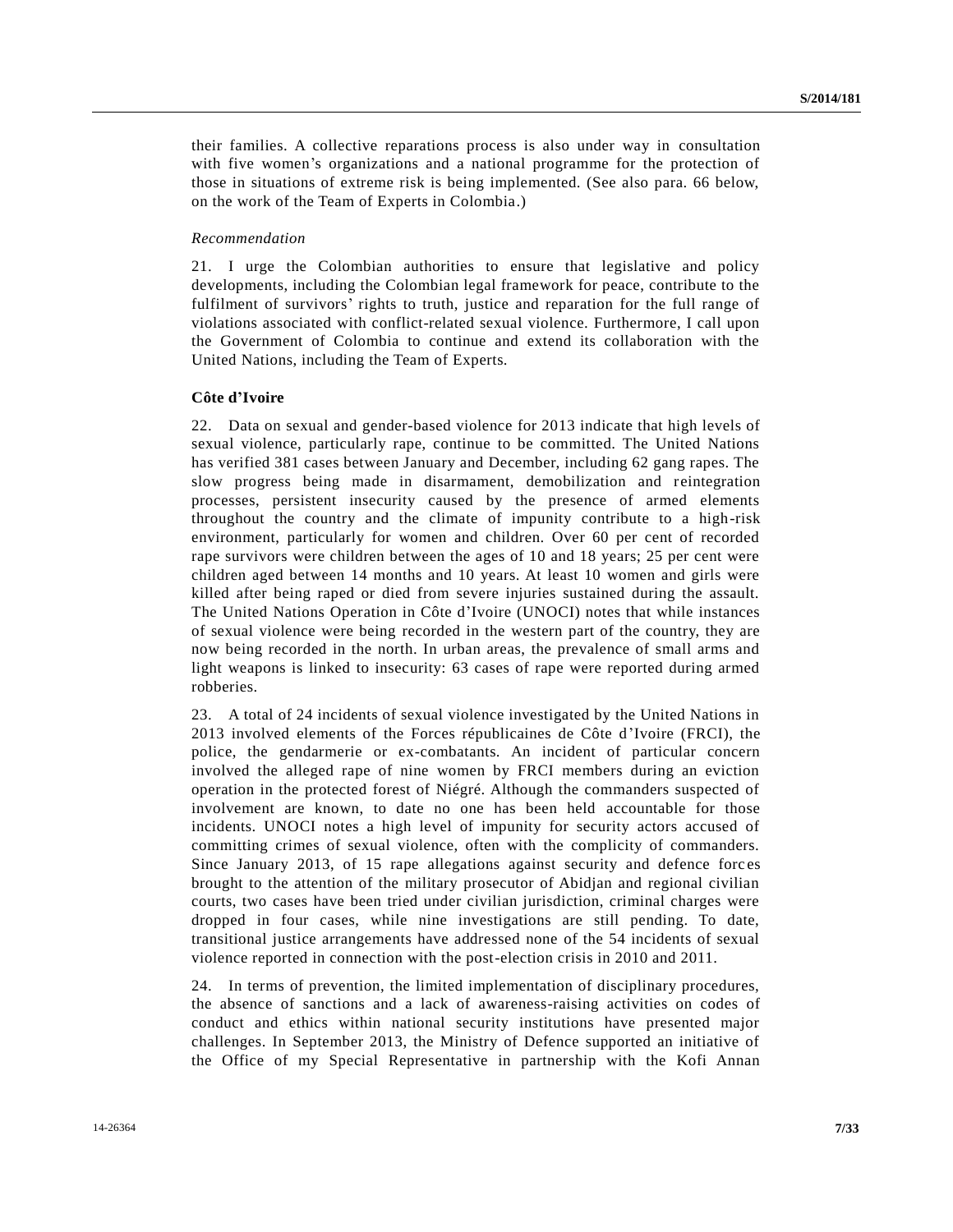International Peacekeeping Training Centre and the United Nations Population Fund (UNFPA) to conduct two training workshops for the Ivorian security forces. As a result, a pool of national trainers on conflict-related sexual violence was created to enhance the sustainability of capacity-building efforts. Through a national training programme on investigative techniques and gender-based violence for members of the police and the gendarmerie operating as judicial police officers, delivered by the Ministry of the Interior and supported by United Nations and international partners, a further 300 officers will be trained by June 2014. There have been some improvements in the capacity of actors to detect, prevent and plan responses to sexual violence, and several United Nations training sessions have been held for health personnel throughout the country. While referral mechanisms are in place, access to services continues to be a challenge nationwide.

25. The lack of a regularly functioning high court since 2001 poses a significant barrier to justice. Despite the efforts of national authorities, the prosecution rate remains low. Alleged perpetrators are often released owing to insufficient evidence and rape often continues to be reclassified as indecent assault, a lesser offence. The United Nations has verified 26 cases in which survivors opted to settle out of court as a result of social pressure, lengthy judicial procedures, lenient sentences and the cost of medical certificates. In June 2013, the Government adopted a national justice policy that envisages improvements with respect to service delivery, access to justice, legal documentation for vulnerable persons and a review of the legal framework on women's rights and protection. In August 2013, a national legal review aimed at reforming criminal and civil codes was initiated by the Ministry of Justice. Other initiatives are under way to review issues related to legal aid, victim and witness protection, and representation.

### *Recommendation*

26. I urge the Government to ensure the implementation of a comprehensive national strategy to prevent sexual violence and to improve access to justice and other services for survivors.

## **Democratic Republic of the Congo**

27. During 2013 the Government of the Democratic Republic of the Congo recorded 15,352 incidents of sexual and gender-based violence in eastern Democratic Republic of the Congo (North Kivu, South Kivu, Katanga and Ituri district). Also with reference to 2013, the United Nations Organization Stabilization Mission in the Democratic Republic of the Congo (MONUSCO) investigated and verified 860 cases of sexual violence committed by parties to the conflict, representing an increase of 13 per cent since my previous report on sexual violence in conflict. Non-State armed groups were involved in 71 per cent of cases verified by MONUSCO, while national security forces (mostly the national armed forces (Forces armées de la République démocratique du Congo — FARDC) and the national police) were responsible for 29 per cent of cases. This marks a change from my previous report, in which more than 50 per cent of cases were attributed to State actors. Because of the deteriorating security situation and the activities of the Mouvement du 23 mars (M23), North Kivu Province was most affected by conflictrelated sexual violence during the reporting period.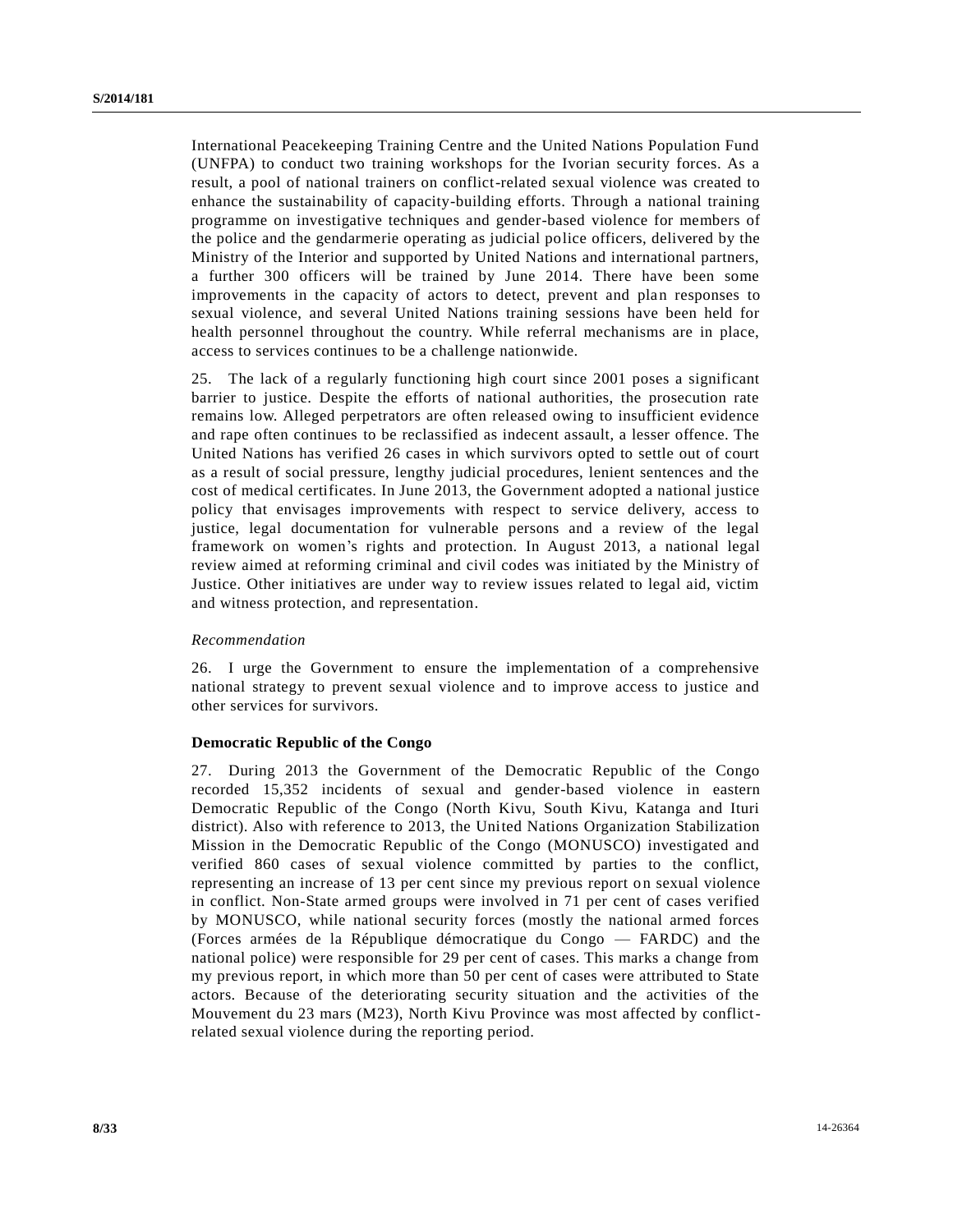28. Armed groups operating in conflict-affected areas effectively condone sexual violence through the encouragement of predatory behaviour. Furthermore, most armed groups in eastern Democratic Republic of the Congo, such as the Mai-Mai Cheka, the Raia Mutomboki, the Forces démocratiques de libération du Rwanda and the Alliance des patriotes pour un Congo libre et souverain, as well as some FARDC elements, are involved to some degree in illicit activities, such as trafficking in conflict minerals and poaching, during which opponents and civilians are targeted, including through the use of sexual violence. The United Nations has also documented ethnically targeted attacks, including sexual violence perpetrated by Mai-Mai Cheka in the area of Pinga, mainly against Nande and Hutu groups. Mai-Mai Simba/Lumumba combatants were responsible for a large number of incidents of sexual violence, mostly involving the abduction of women and girls, looting and forced labour. It has been reported that 46 girls recruited and used by armed groups such as Mai-Mai Simba were used as sexual slaves. Of particular concern is the arrest of former sex slaves by government forces on suspicion of being collaborators of the armed groups that held them captive. For example, in Ituri district, 27 women released from captivity were arrested by FARDC because they were suspected of being Mai-Mai Morgan supporters. Problems of insecurity and access have impeded efforts to document and determine the magnitude of the phenomenon.

29. Almost half of the documented cases of sexual violence during 2013 were rapes of girls. In addition, the Office of the United Nations High Commissi oner for Refugees (UNHCR) recorded 525 incidents of forced marriage in areas affected by armed conflict. Sexual violence against men and boys was most often reported in Rutshuru territory (North Kivu), which was under M23 control for much of 2013. Also in North Kivu, sexual violence was particularly documented during displacement and around camps for internally displaced persons. With United Nations support, the Government has trained police officers working in areas where there are internally displaced persons to escort women and has created an alternative energy working group in North Kivu. In terms of service provision, geographic coverage is uneven and there are significant challenges to equipping remote health facilities, ensuring the adequate quality of the assistance and preventing attacks on facilities by parties to the conflict. In this environment, multisectoral assistance was provided to the 12,247 survivors identified by the United Nations and partners. Psychosocial assistance was provided to 78 per cent of the total (9,533 survivors, including 3,205 minors) within the framework of a programme for providing assistance to survivors of sexual violence. Capacity-building efforts have contributed to improvements in care during 2013, including with respect to HIV/AIDS.

30. Concerning access to justice for survivors, significant gaps exist in the implementation of the legal framework, owing in part to the State 's absence in areas affected by armed conflict. In cases where justice is pursued and perpetrators are required to pay civil damages to survivors, insolvency and a lack of funding for legal assistance and reparations were often a problem. Nonetheless, during 2013, 61 members of the national defence and security forces were sentenced for sexual violence crimes, including 4 members of the national police force, 33 FARDC members of and 24 other State agents. On 16 May, the Prosecutor General of the armed forces issued international arrest warrants and extradition requests for war crimes and crimes against humanity, including sexual violence, to former M23 president Jean-Marie Runinga and M23 colonels Eric Badege, Innocent Zimurinda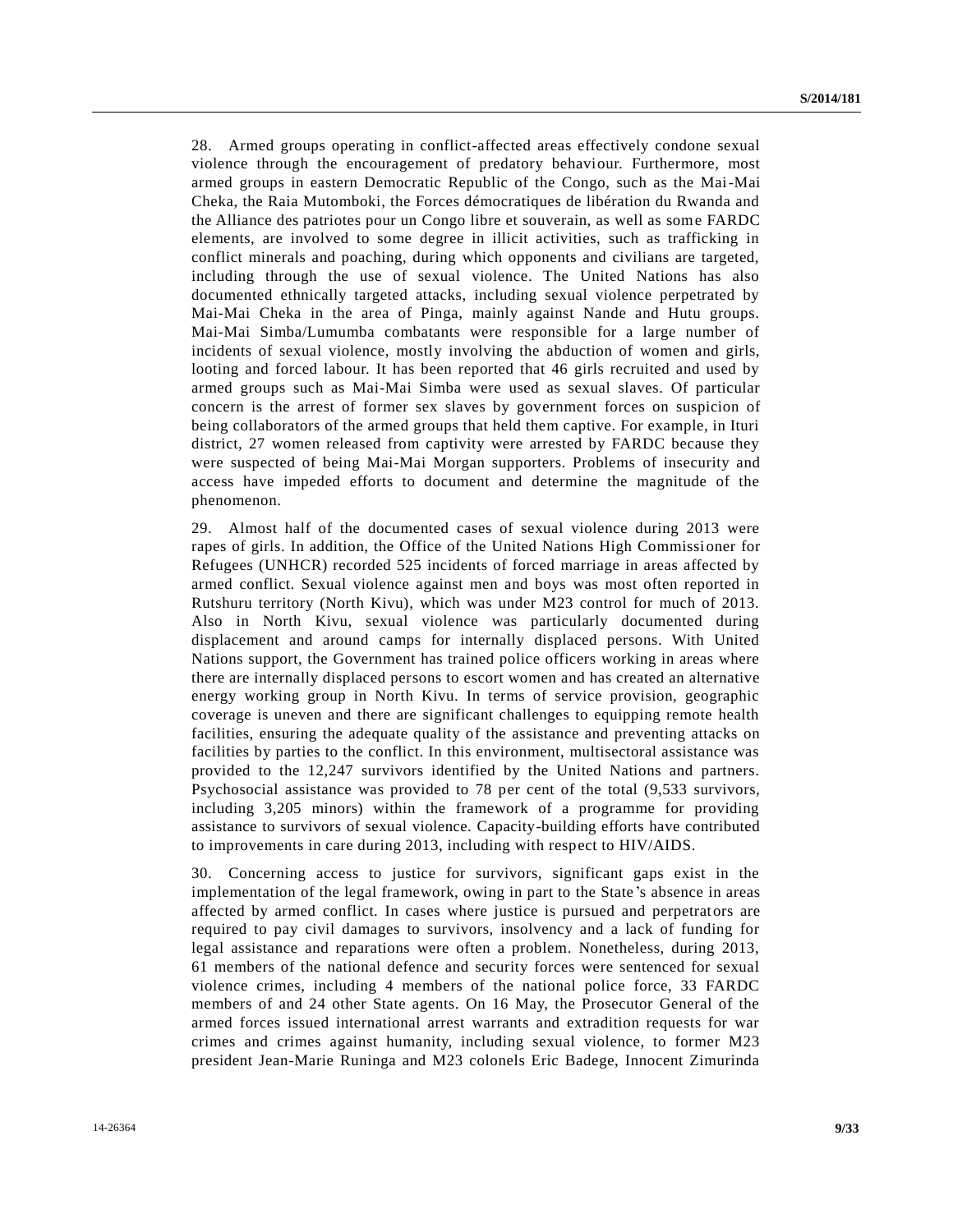and Baudouin Ngaruye, all of whom surrendered to Rwandan authorities in 2013. Regarding the Minova case, the operational military court of North Kivu Province held the first hearing in Goma on 20 November 2013. In total, 40 FARDC members, including five high-ranking officers, were accused of crimes against humanity and war crimes, including rape, murder and looting, committed in and around Minova between 20 November and 4 December 2012. (See also para. 89 below, on the support provided by the Team of Experts.)

31. My Special Representative and the Team of Experts visited the Democratic Republic of the Congo in March 2013. During that time, they met the President, the Prime Minister and other officials. The visit resulted in the adoption, on 30 March 2013, of a joint communiqué of the Government and the United Nations on combating conflict-related sexual violence. The Team of Experts has been assisting the Government to develop an implementation plan in line with the communiqué (see para. 89). In October 2013, my Special Representative and the Executive Director of UNFPA conducted a joint follow-up visit to the Democratic Republic of the Congo and met senior government officials, including the Prime Minister. My Special Representative held discussions with the Minister of Defence and addressed a special session of the Senate on sexual violence. On 23 October, the President of the Democratic Republic of the Congo, Joseph Kabila, announced his intention to appoint a presidential representative on sexual violence and child recruitment to lead the Government's response and liaise with the international community. The President also emphasized zero tolerance for sexual violence, reiterated his continued commitment to fighting impunity for sexual violence and announced the Government's intention to create special chambers to prosecute alleged perpetrators of grave international crimes, including sexual violence. On 28 November, the Senate voted to create a special commission on conflict-related sexual violence.

### *Recommendation*

32. I commend the Government for the recent commitments made and urge national authorities to implement, as a matter of priority, the measures outlined in the joint communiqué of 30 March 2013 and the subsequent implementation plan, and I encourage donors to support the Government in that regard. I also encourage the President to appoint a presidential representative to lead the Government's response, in accordance with his announcement.

## **Mali**

33. During the reporting period, data collection on conflict-related sexual violence was affected by fear of reprisal, limited access to services and the fact that judicial institutions were still in the process of redeploying to the north of the country. During 2013, incidents of sexual violence were perpetrated by armed State and non-State actors, including during house searches, at checkpoints and in places of detention. Women and children, particularly internally displaced persons, reported sexual violence in Mopti, Timbuktu, Gao and Kidal regions. In June 2013, 28 displaced girls under 17 years of age were reported to have become victims of sexual exploitation and sexual slavery in Mopti, while women and girls displaced by the conflict also reported resorting to prostitution. Of the total number of reported cases of rape during 2013, 25 per cent included the rape of minors and more than one third were reportedly carried out by more than one perpetrator. The majority of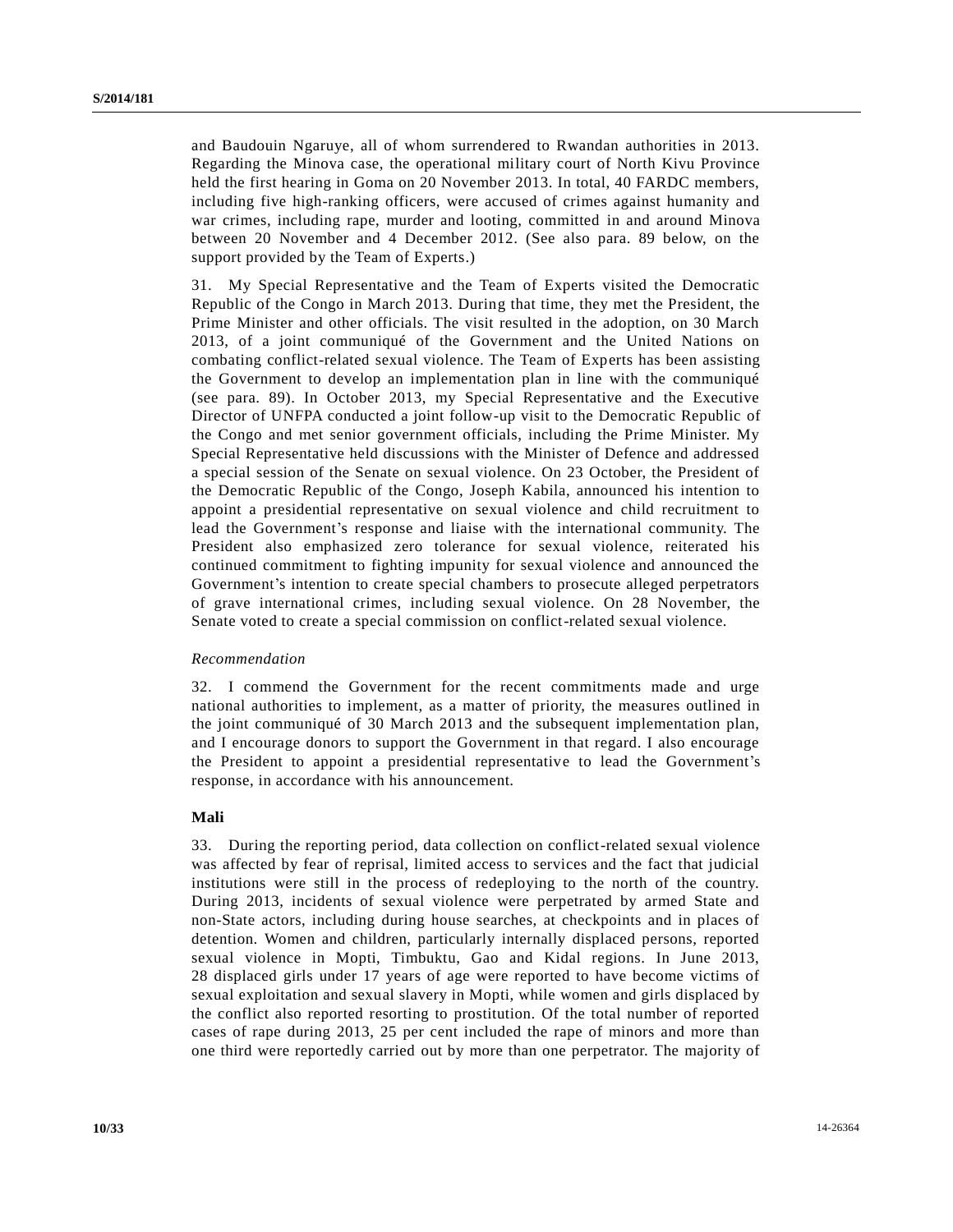survivors were women and girls from economically and socially disadvantaged backgrounds.

34. With respect to non-State armed actors, several incidents of gang rape by unidentified armed elements were reported in Timbuktu. At least four incidents involving the abduction and gang rape of girls by rebel groups, including Ansar Dine, have been verified by United Nations partners. Some of those cases resulted in pregnancies and associated risks of stigma and abandonment. Other reported incidents include the rape for the purpose of reprisal of a girl by elements of the Movement for Unity and Jihad in West Africa (MUJAO) and the rape of a woman in Kidal by members of the Mouvement national pour la libération de l'Azawad, reportedly for "not supporting the independence of Azawad". A number of allegations of sexual violence involving the Malian defence and security forces were reported during 2013, including allegations of abductions and rape. A military judicial process is under way for members of the defence and security forces alleged to have committed rape during the recapture of Gao, many of whose inhabitants were suspected of collaborating with MUJAO. There is concern, however, regarding accountability for sexual violence crimes, as only seven survivors of such violence pursued legal action during the reporting period and as alternative conflict resolution mechanisms continued to be used.

35. Efforts have been made by the Government, the United Nations and partners to build the capacity of the Malian defence and security forces and other Malian civilian and security entities. As part of the European Union Training Mission in Mali, 2,100 troops belonging to the Malian defence and security forces received training on the protection of women in situations of armed conflict. In January 2013, the Ministry of Justice of Mali, supported by the United Nations, trained 45 judges and judicial officers on conflict-related sexual violence and on the procedures required to bring perpetrators to justice, on HIV/AIDS and on international humanitarian law. The United Nations, together with partners, has also implemented projects for the prevention of sexual violence and the collection and management of data. Messages on prevention and referral to counselling services were broadcast. The Ministry for the Promotion of Women, Children and the Family equipped centres for women and children in the regions of Gao, Kidal, Timbuktu, Mopti, Segou, Kayes and Koulikouro to accommodate female survivors and provide psychosocial services; a similar space was established in Bamako. Only a limited number of humanitarian actors, however, have the resources and technical expertise to provide comprehensive services to survivors.

## *Recommendation*

36. I urge the Government, with the support of the United Nations and its partners, to develop and implement a comprehensive national strategy to address sexual violence that includes the provision of services for survivors, strengthening monitoring and reporting and addressing impunity.

### **Myanmar**

37. Incidents of sexual violence continued to be reported in Myanmar during 2013. Reporting is limited because of access restrictions for humanitarian and human rights actors in conflict-affected areas and because formal reporting protocols discourage many survivors from seeking assistance for fear of police involvement,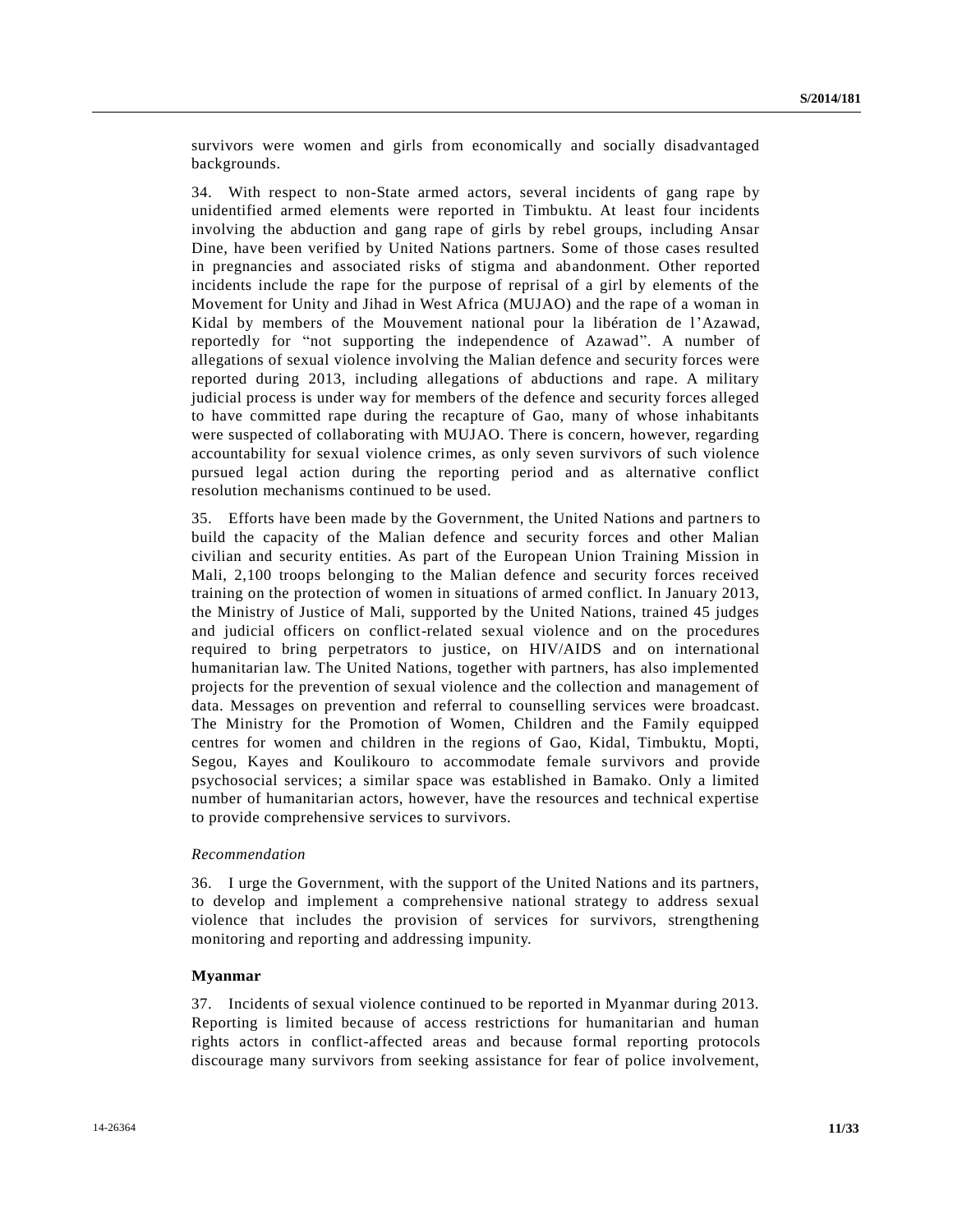negative repercussions, compromised confidentiality and stigma. Sexual violence has nonetheless been associated with targeted violence in Rakhine State and in non-State ethnic armed conflicts in Kachin State and northern Shan State. In these states, overcrowding in camps and shelters for internally displaced persons raises the risk of sexual violence and abuse, particularly for single females and femaleheaded households. Conflict-affected women and girls in camps for internally displaced persons are also at risk of being trafficked, often by so-called "brokers", to neighbouring countries for the purposes of forced marriage and sexual exploitation. Regional and local government offices have limited capacity to lead, manage and coordinate emergency programming. Local non-governmental organizations are able to access communities of internally displaced persons but generally lack the capacity to deliver health-care and psychosocial support services consistent with international standards. A lack of access to formal justice mechanisms for rape survivors often results in the mediation of sexual violence cases by camp leaders.

38. In Kachin State, assessments carried out in February and March 2013 found that women and girls were at risk in both government-controlled and non-governmentcontrolled areas. Also in Kachin State, since September 2013 there have been increased reports of sexual violence, including the rape of girls as young as 7 years of age, incidents involving multiple perpetrators and the involvement of armed actors and uniformed services. In northern Rakhine State, ongoing tensions between host communities and internally displaced persons and related threats against humanitarian actors have compromised service provision outside camps for internally displaced persons. Psychosocial counselling and medical services in northern Rakhine State are extremely limited and local state-run structures are often unwilling to provide services to internally displaced Muslims. To gain access to urgent health services, the Rohingya population is limited to a hospital in Sittwe, which has minimal capacity for sexual violence case management and to which humanitarian actors do not have access. Access to justice is also limited for those unable to prove their citizenship.

39. In his report of 23 September 2013 [\(A/68/397\)](http://undocs.org/A/68/397), the Special Rapporteur on the situation of human rights in Myanmar stated that, with respect to abuses perpetrated in Rakhine State, including rape and other forms of sexual violence, the obligations of the State to fully investigate and hold perpetrators to account had not been met. The Special Rapporteur recommended the amendment of constitutional provisions to provide better accountability and civilian oversight over military tribunals. In respect of the findings in the report of the Special Rapporteur, the Government of Myanmar cites the prosecution of suspects in six cases of sexual violence committed by military personnel or deserters in Rakhine, Kachin and northern Shan States through military and civilian courts. The Government notes that it has undertaken capacity-building efforts for the armed forces, including on human rights and the prevention of sexual violence. It also highlights the signature of ceasefire agreements with most ethnic groups and the expected signature of a nationwide ceasefire agreement.

#### *Recommendation*

40. I call on the Government of Myanmar to fully investigate and respond to current and historical human rights violations and abuses, including crimes of sexual violence. I urge the Government, with the support of the United Nations and its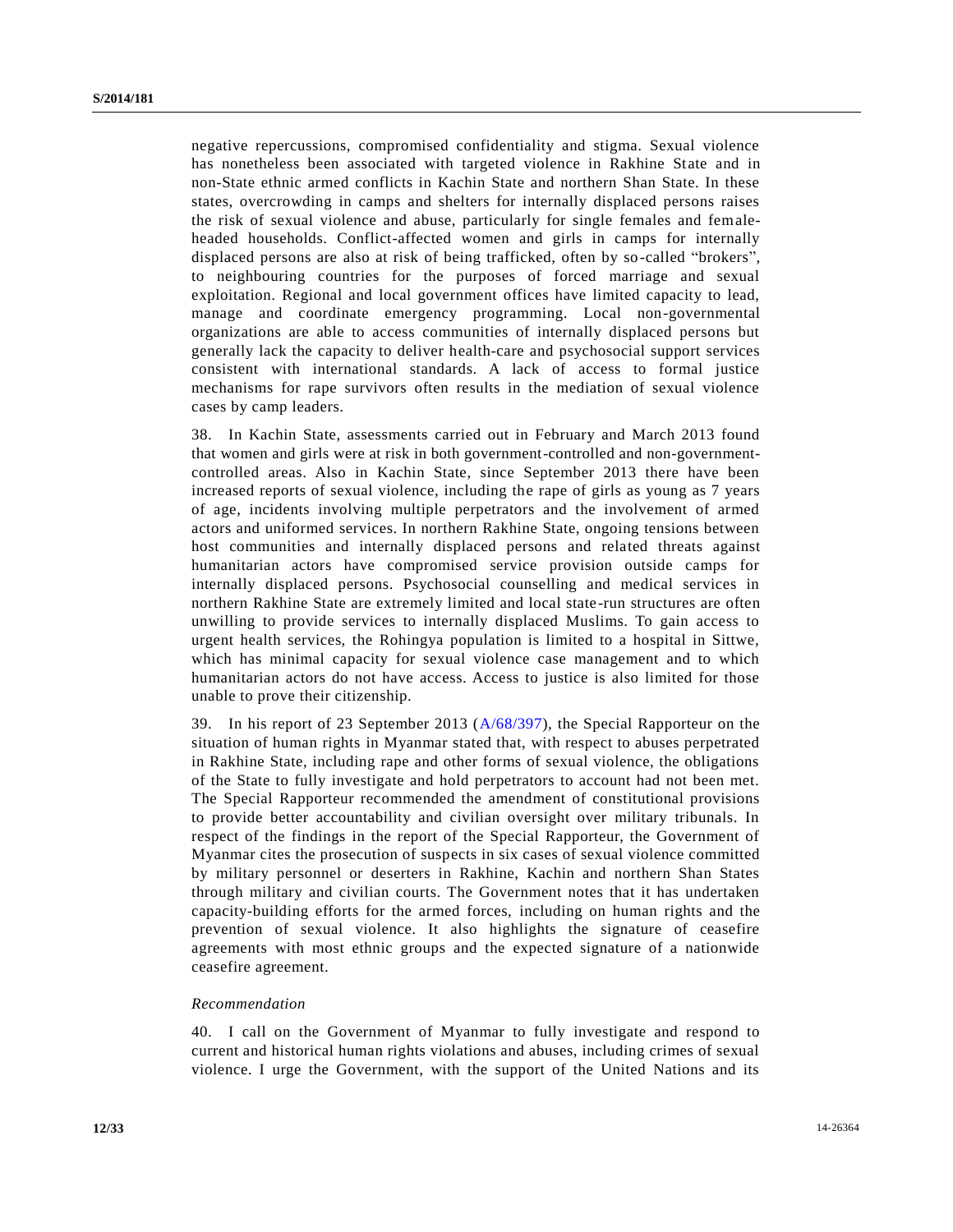partners, to work to develop a comprehensive protection and service response for survivors.

### **Somalia**

41. During the reporting period, sexual violence, including rape, remained one of the most serious and recurrent human rights violations in Somalia. Data for 2013 concerning Banadir, Shabelle Dhexe and Juba Dhexe indicate that survivors reported armed men in uniform as the primary perpetrators, including members of the Somali National Army, Al-Shabaab, militias, private actors and organized crime units. The most commonly reported form of sexual violence was rape. Internally displaced persons were particularly vulnerable, often owing to the fact that they have no clan mechanisms to protect and support them. Women from minority clans too were vulnerable. In camps for internally displaced persons, conditions are often unsafe for women and girls because of the proliferation of arms, scarce lighting and limited policing. Continued displacement, including as a result of the forced eviction that took place during 2013 in the Mogadishu area, has increased their vulnerability. In areas of Somalia that are outside the control of the federal Government there have been reports of forced marriage and sexual slavery. Therefore, dialogue with de facto authorities to gain specific commitments and prevention measures is also required.

42. The handling by the federal authorities of several emblematic rape cases reported during 2013 raised serious concerns with respect to due process, freedom of expression, adherence to safe and ethical standards for interviewing sur vivors of sexual violence crimes and the protection of survivors and journalists who report such crimes. It is therefore welcome that, on 4 December 2013, at an open-day event on women, peace and security, the President of the Federal Republic of Somalia, Hassan Sheikh Mohamud, made a commitment to address the issues of investigations and access to services, promising that no more alleged rape victims would be imprisoned and that a specialized crime unit and dedicated clinic would be created to deal with cases of sexual violence. The United Nations and its partners have trained approximately 12,000 police officers on human rights. In addition, concerted efforts have been made to recruit more female police officers; those officers now require support to take substantive and active roles within the police force.

43. Following a visit by my Special Representative in April 2013, a joint communiqué of the Government of the Federal Republic of Somalia and the United Nations on preventing sexual violence in conflict was signed by the President of Somalia and the Deputy Secretary-General at the international conference on Somalia held in London on 7 May 2013. In December 2013, the Team of Experts undertook a technical mission to develop an implementation plan focused on accountability and service provision (see para. 91 below).

## *Recommendation*

44. I encourage the continued collaboration between the Federal Government of Somalia and the United Nations to implement the commitments made, including in the joint communiqué of 7 May 2013 and the subsequent implementation plan, as well as the commitment made, as part of the Somali Compact, to zero tolerance on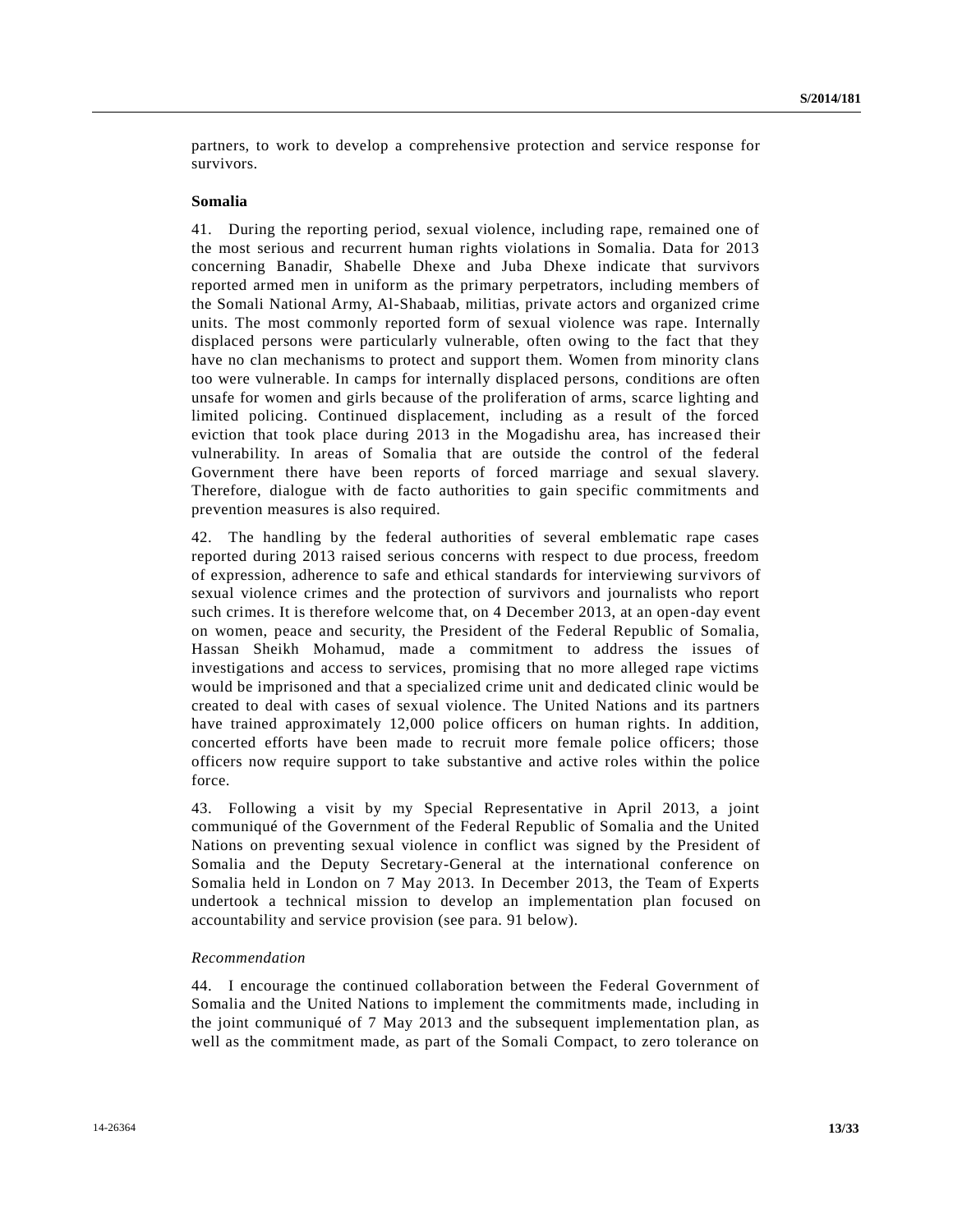gender-based violence. I urge donors to provide the required technical and financial support to the Federal Government in this regard.

## **South Sudan**

45. Since 15 December 2013, heavy fighting has affected the civilian population in South Sudan, most notably in Central Equatoria, Jonglei, Unity and Upper Nile States. In its interim report on the human rights crisis in South Sudan of 21 February 2014, the United Nations Mission in South Sudan (UNMISS) indicated that information available at the time of writing the report suggested that sexual violence was a consistent characteristic of the crisis in all affected states and that there were sectarian dimensions to the conflict, including the deliberate and ethnically based targeting of and reprisal against Dinka and Nuer populations. In addition to having targeted foreign women, perpetrators of opportunistic acts of sexual violence could also have victimized other ethnic groups. In the report, UNMISS noted that alleged perpetrators of sexual violence such as rape, gang rape, forced abortion and sexual harassment include members of the Sudan People's Liberation Army (SPLA), the South Sudan national police service and opposition forces. Although reported incidents are still being investigated, I am concerned that the information to date suggests that violations are being committed by all the parties to the conflict.

46. Prior to 15 December, UNMISS had registered 73 credible allegations of conflict-related sexual violence. Of the 73 cases, 42 were abductions, of which at least 3 resulted in forced marriage. Rape was reported in 22 of the incidents and other violations reported included 3 gang rapes, forced abortion and sexual humiliation. Five verified incidents of the rape of minors by members of SPLA were reported by child protection actors. SPLA members were allegedly responsible for 21 of the 73 incidents; 1 incident was reportedly perpetrated by a state official together with police and military police officers. A total of 47 incidents were reportedly perpetrated by unnamed armed individuals or groups. The Lord's Resistance Army was alleged to be responsible for 4 of the recorded incidents.

47. The majority of the incidents reported prior to 15 December occurred in the context of cross-border incursions and military operations in Jonglei State between SPLA and the armed group led by David Yau Yau. Several incidents of rape by SPLA members in Jonglei were reported, including the alleged rape of a Murle minor by an SPLA officer during food distribution. One incident of concern involved the abduction of 32 women who were reportedly forced to walk naked from their village to a military barracks and were "assigned" to soldiers and militia members. Their return was facilitated by governmental, civil society and United Nations actors, but to date no medical, legal or psychosocial service has been provided to the victims. Of the limited services available to survivors of sexual violence, the majority are concentrated in Juba. Efforts are being made to establish special police units, safe spaces and medical services for survivors in state capitals such as Bor (Jonglei State) and humanitarian actors have provided services to survivors in some conflict-affected areas of Jonglei. The conflict that erupted on 15 December, however, has severely hampered the already limited access to medical care.

48. There are significant barriers to justice and redress that deter survivors of sexual violence from seeking assistance, while gaps in legislation hamper the overall response. Survivors risk arrest and detention when reporting sexual violence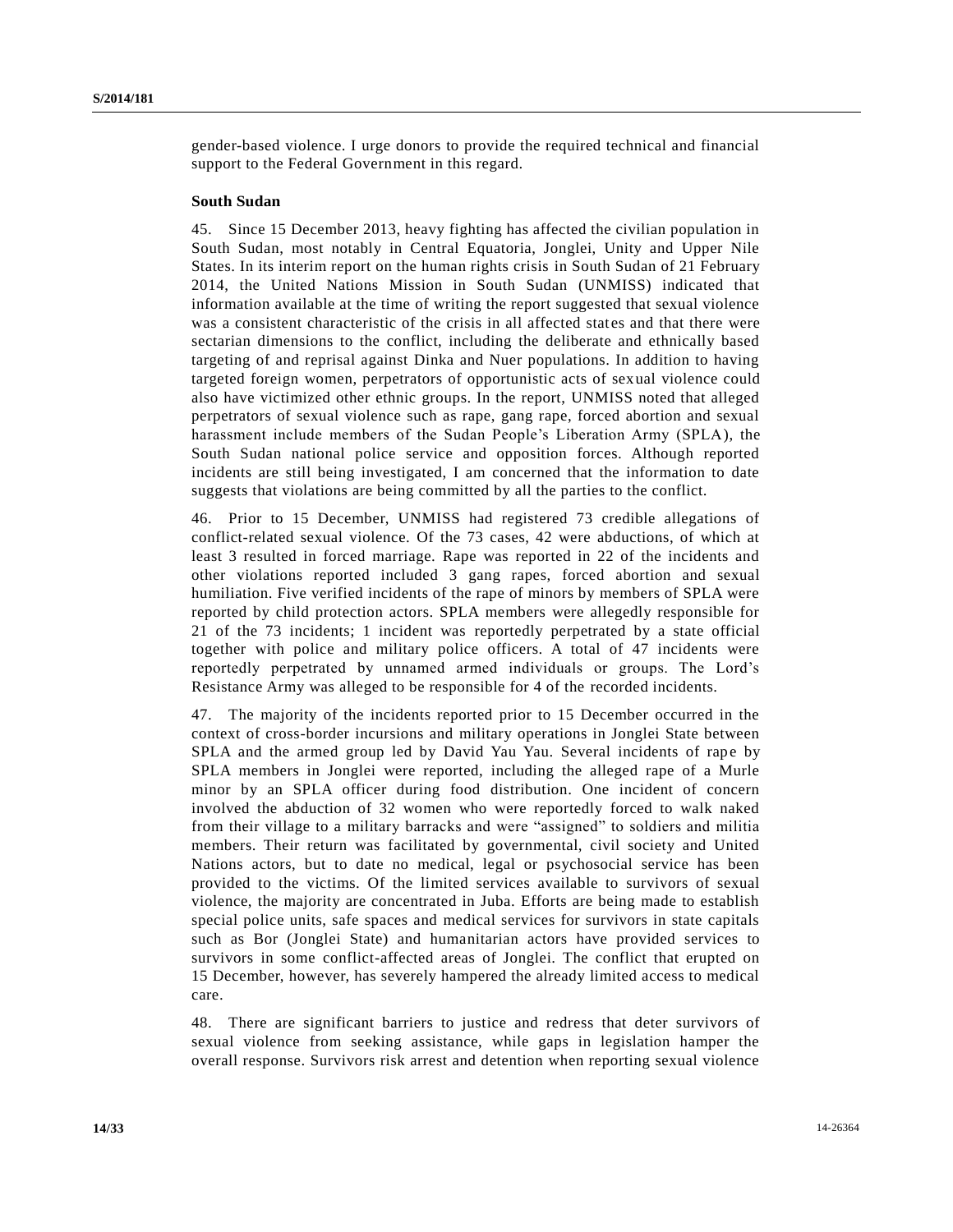crimes. During 2013, legislation was passed to ratify the Convention on the Rights of the Child and the Convention against Torture and Other Cruel, Inhuman or Degrading Treatment or Punishment, reaffirming the State's obligations to protect human rights, including by preventing conflict-related sexual violence. Before the December 2013 crisis, SPLA had made efforts with respect to accountability, exemplified by eight verdicts against SPLA soldiers and officers for rape. Also prior to 15 December, UNMISS conducted 42 training sessions to raise awareness about conflict-related sexual violence, including for SPLA and the national police. UNMISS women protection advisers led a legislative review task force that recommended, among other things, that the definition of rape in the Penal Code Act (2008) be revised, and that revisions be made to the Local Government Act, to remove provisions that grant the customary justice system jurisdiction over women and children's rights.

#### *Recommendation*

49. In relation to the post-15 December outbreak of conflict, I urge the parties to live up to the commitments they made in the cessation of hostilities agreement of 23 January to refrain from attacking civilians, including by committing acts of rape or sexual abuse, and to ensure accountability for sexual violence crimes. I wel come the steps taken to establish the commission of inquiry mandated by the African Union and underscore the important role of such a commission in investigating human rights violations and other abuses, including conflict-related sexual violence, during the recent conflict. I also urge the Government, with the support of the United Nations and the international community, to pursue the legislative reforms and the capacity-building efforts of the security and justice sectors necessary to comprehensively address sexual violence.

## **Sudan (Darfur)**

50. During 2013, in the context of persistent and widespread insecurity, reports of conflict-related sexual violence in Darfur increased. Access by UNAMID to areas of ongoing military operations remained severely limited in part because of security constraints and restrictions imposed by government officials. Therefore, it is believed that the 149 cases verified during the reporting period reflect significant underreporting of conflict-related sexual violence. Internally displaced women and girls were particularly vulnerable and the majority of reported survivors were residents of camps for internally displaced persons who were attacked either outside camp perimeters while engaging in routine livelihood activities or inside camps. The proliferation of small arms in such camps and settlements, as well as in towns and villages, and an apparent increase in banditry, were exacerbating factors. Women and girls are particularly vulnerable during cultivation and harvest seasons (between June and November) and in the context of clashes between nomads and farming communities over land.

51. Sexual violence was also reported in the context of armed clashes, particularly following armed operations, while victims were isolated from their communities and in the process of resettling. Examples include abuses committed in the context of tribal clashes connected with gold mining in Jebel Amir, northern Darfur; abuses perpetrated by the Sudanese armed forces and its allied militias in southern and eastern Darfur; and abuses committed following clashes between the Sudanese armed forces and the Sudan Liberation Army/Minni Minawi faction in eastern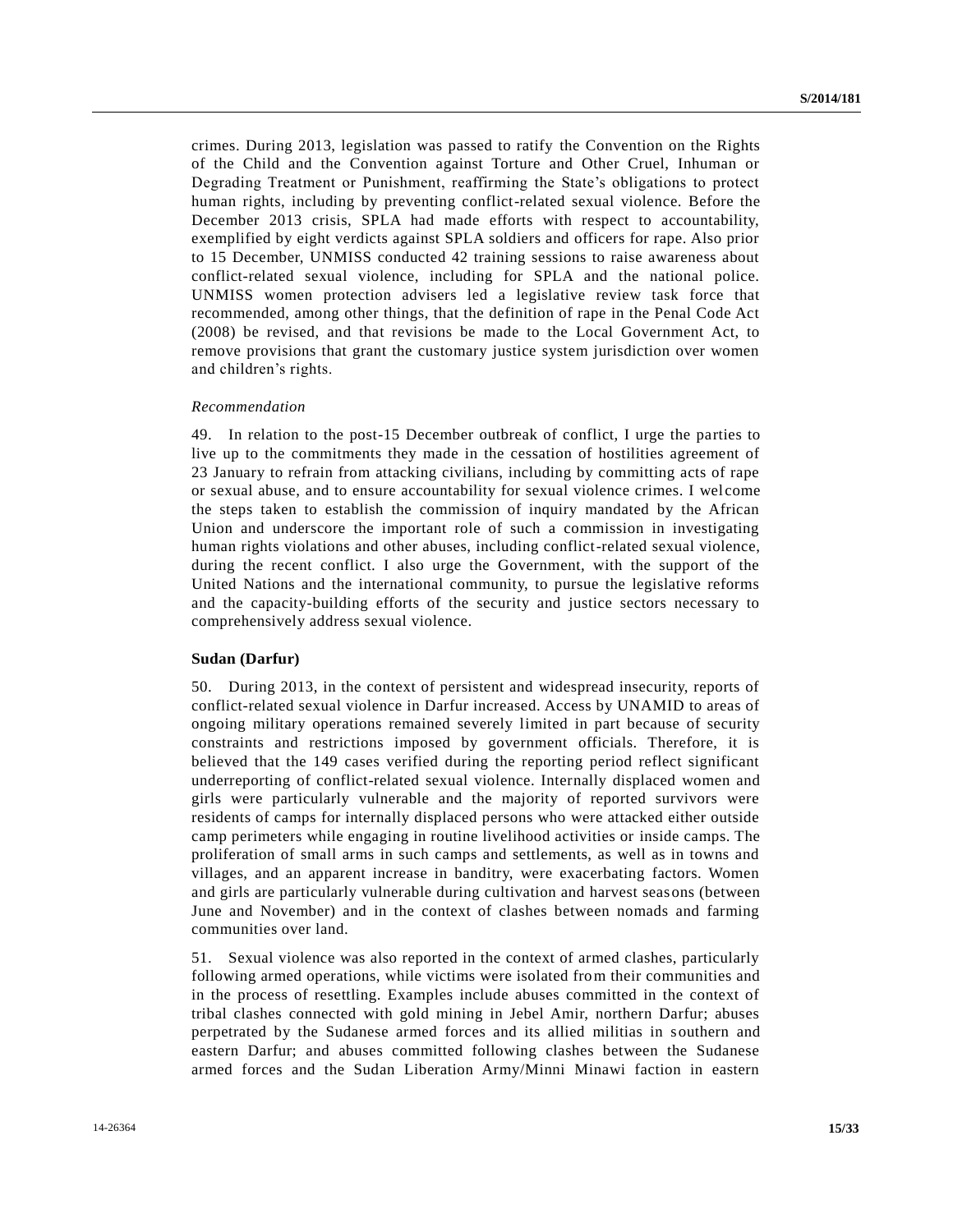Darfur. The profiles of alleged perpetrators of sexual violence include unidentified armed Arab nomads, armed men in military uniforms and members of the government security apparatus, as well as internally displaced persons. In 20 per cent of cases, victims identified members of the forces of the Government of the Sudan as their attackers; specifically, they said the attackers were members of the Sudanese armed forces, the National Intelligence and Security Services, the government police forces and their affiliates (the Central Reserve Police, the Border Intelligence Guards and the Popular Defence Force). One member of the Liberation and Justice Movement was identified as a perpetrator. Government-affiliated militia members were also alleged to be perpetrators, but it should be noted that these forces frequently operate in the absence of direct government control.

52. It is difficult for survivors to identify perpetrators given the wide range of armed and uniformed actors in Darfur. Where identification is possible, prosecutions through the formal justice system proceed slowly. That said, the Government is pursuing, through the judicial process, allegations against several members of its armed forces. Access restrictions faced by all United Nations actors have also resulted in the placement of severe limitations on the provision of assistance to survivors. Owing to stigma and for fear of repercussions, survivors of rape do not always list sexual violence as an aspect of a crime committed against them when accessing medical treatment, which is an evidentiary requirement for judicial proceedings. Therefore, there is concern that the reporting protocols, particularly the use of a document known as "form 8", present obstacles to the treatment of sexual violence survivors rather than facilitating investigations. Furthermore, rape victims often run the risk of being charged with the offense of adultery (*zinna*), and a reference to adultery is made in the definition of rape provided by article 149 of the Criminal Act 1991. The Act does not contain provisions on command responsibility. During 2013, UNAMID received a number of reports of pregnancy as a result of rape. Survivors have reported revictimization, some by being accused of unlawful pregnancy and one by being accused of having murdered the child. The protection of women with children born as a result of rape, as well as the well-being of such children, is a significant concern.

53. The United Nations continued to engage in advocacy, training and capacitybuilding measures directed at armed actors, law enforcement officials, members of the judiciary and government officials. In addition to efforts to support formal protection measures, community-level protection mechanisms continued to be implemented, such as women moving in large groups for farming, firewood, water or grass collection, daily security patrols and security meetings in camps for internally displaced persons with the support of the United Nations police. During 2013, the UNAMID police force also continued to train community policing volunteers on handling sexual violence survivors, particularly rape victims, interviewing skills and referral pathways. The women's police networks established for Sudanese women also continued to provide a platform for internally displaced women to highlight their security concerns and request action from authorities. Similarly, the women's protection networks established in the camps for internally displaced persons in northern Darfur continued to identify protection issues specific to women in order to inform prevention and response strategies by different actors, including the government of Northern Darfur State, the United Nations and non-governmental organizations working on protection issues.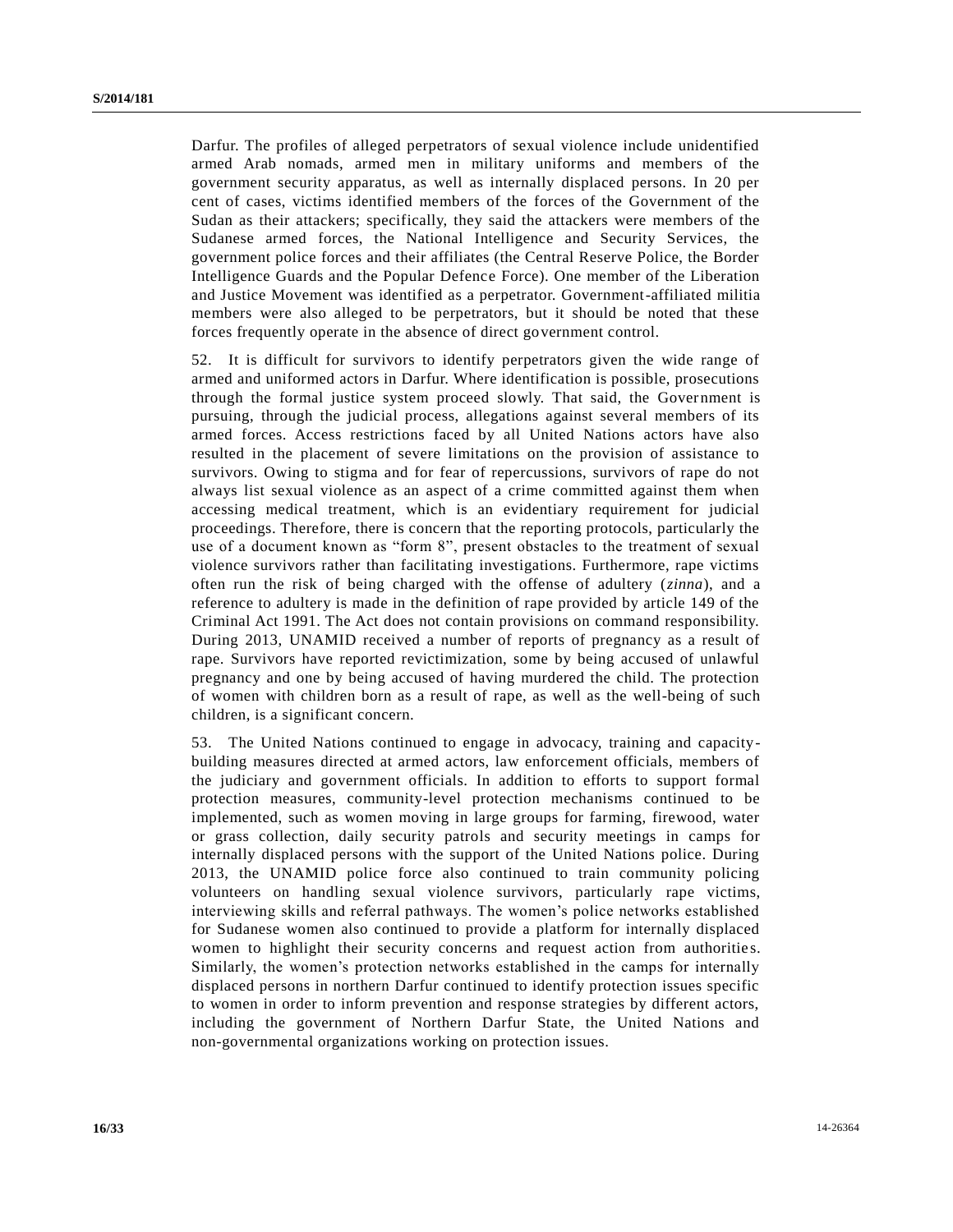## *Recommendation*

54. I urge the Government of the Sudan to facilitate access by the United Nations and partners to conflict-affected areas so that they may provide services and carry out monitoring activities. I also encourage the Government to reform national legislation in relation to sexual violence crimes and revise reporting protocols. I encourage the Government to engage with my Special Representative on Sexual Violence in Conflict to develop a framework of cooperation to address conflictrelated sexual violence.

## **Syrian Arab Republic**

55. Fear of reprisal, social stigmatization and a lack of safe and confidentia l response services for survivors have severely limited reporting on sexual violence in the context of the Syrian conflict. Information gathered from displaced civilians outside the Syrian Arab Republic and reported by the independent international commission of inquiry on the Syrian Arab Republic indicates that sexual violence has been a persistent feature of the conflict and that the fear of rape has served as a driving motivation for families fleeing the violence (see [A/HRC/23/58,](http://undocs.org/A/HRC/23/58) para. 91). It has been difficult, however, for the United Nations to verify allegations within the Syrian Arab Republic, largely owing to a lack of access and considerations related to the safety of survivors. Similarly, assessments of the scale and the scope of sexual violence are limited. The United Nations in the Syrian Arab Republic reports that it has provided information and held awareness-raising sessions on protection issues, including sexual and gender-based violence, psychosocial support and first aid to over 38,000 women in connection with the crisis during 2013.

56. The commission of inquiry has reported that government forces and pro-government militias have used sexual violence, including rape, in detention centres and prisons throughout the country, often as part of interrogations by intelligence services (see [A/HRC/23/58,](http://undocs.org/A/HRC/23/58) para. 92). Former detainees have provided United Nations partners with accounts of sexual harassment and the abuse of women, men and children in overnight detention facilities. The accounts included descriptions of detainees being stripped of their clothes and receiving threats that they or their relatives would be raped, as a tool to intimidate those perceived of being associated with the opposition. The United Nations has also received allegations of rape, including gang rape and other forms of sexual violence, against women and girls, including in the presence of relatives, by government forces at checkpoints, during incursions and during searches of houses of families perceived to be pro-opposition. (See also my report on children and armed conflict in the Syrian Arab Republic [\(S/2014/31.](http://undocs.org/S/2014/31)))

57. With respect to allegations against armed opposition groups, credible information has been provided to the United Nations in Homs, Damascus and Rif Damascus of sexual violence perpetrated against young women and girls in shelters and in some opposition areas. Furthermore, the commission of inquiry has reported accounts of women being segregated during house searches in the city of Aleppo during joint operations by armed groups, with an implication of possible sexual violence [\(A/HRC/23/58,](http://undocs.org/A/HRC/23/58) para. 94). Also in relation to armed opposition groups, the Commission found that, during the assault in Yarmouk, the war crime of sexual violence was committed [\(A/HRC/23/58,](http://undocs.org/A/HRC/23/58) para. 95). Reports of the curtailment of women's participation in public life in some areas where armed opposition groups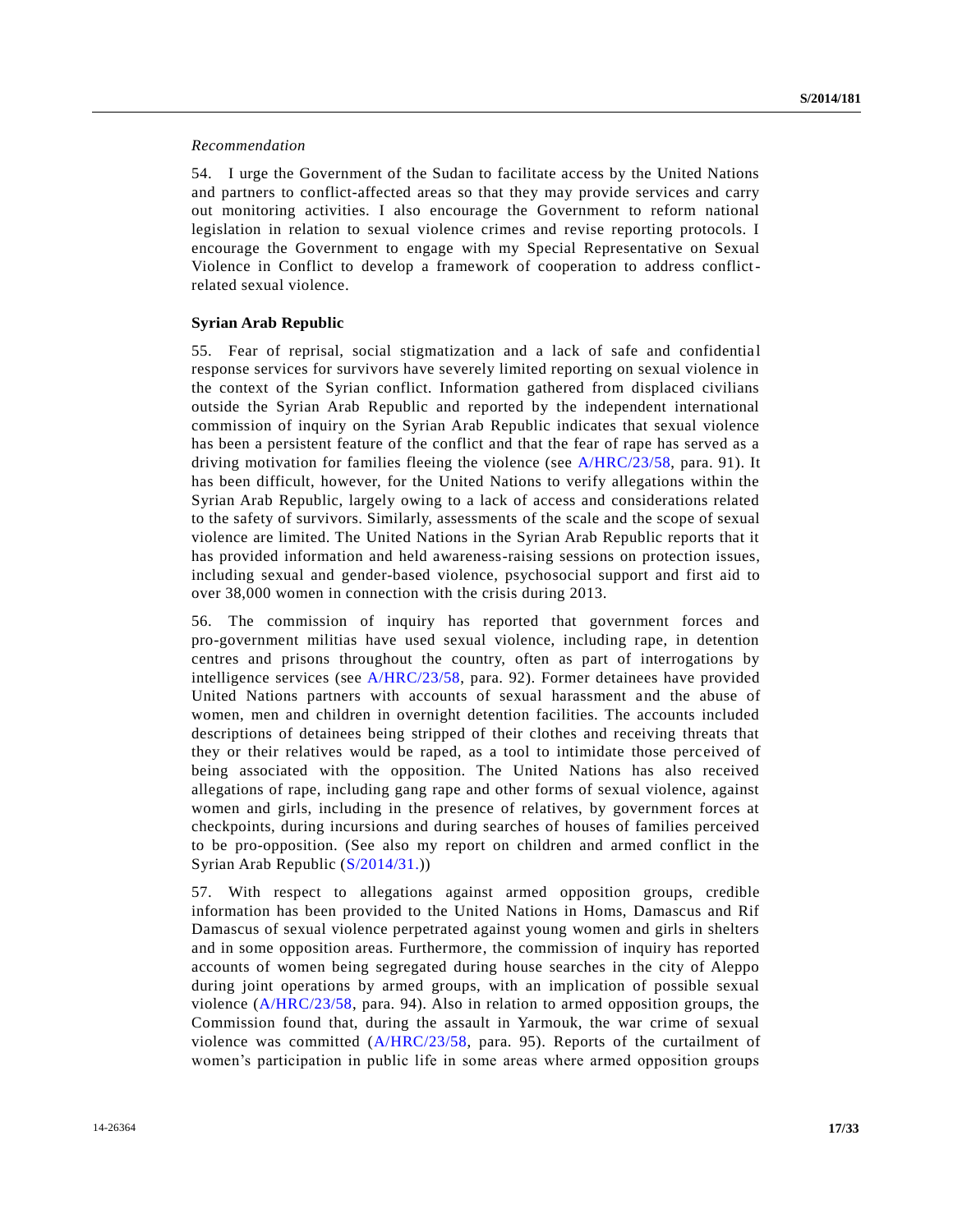operate are of concern. I am also deeply concerned by the prevailing climate of impunity for sexual violence crimes by all parties.

58. The Government refutes the assertions of the commission of inquiry and has expressed particular concern regarding media reports during 2013 on "sexual jihad" or "marriage jihad". The Government regrets that United Nations actors operating in the Syrian Arab Republic, Lebanon and Jordan have not yet been able to verify such reports. The Government has also reported that women have been abducted and raped, sometimes on a sectarian basis, and that, while some of those victims are released in exchange for ransom, others are reportedly passed on to other armed elements and revictimized. The Government notes that intimidation, killings and incidents of sexual violence against women, including rape, gang rape and sexual slavery, have occurred in Homs, Damascus, Idlib, Dara'a and Raqqa, among other places. The United Nations has been unable to verify this information.

59. To date, some 6.5 million individuals are displaced within the Syrian Arab Republic, while over 2 million have been displaced to Jordan, Turkey and Lebanon, as well as to Iraq, Egypt and other parts of North Africa. The vulnerability to sexual violence and sexual exploitation of those displaced is among the most acute concerns of those responding to the humanitarian crisis. In Jordan, as at 31 December 2013, 576,354 Syrian refugees were registered with UNHCR, with approximately one quarter of that total residing in camps and the remainder in urban and rural settings. Women and girls represent the majority of the registered refugee population. Refugee women inside and outside camps report restricted movement owing to perceived security risks, as well as for cultural reasons. Most Syrians in Jordan have limited or no income, placing them at risk of exploitation and abuse, and leading some to resort to prostitution. While early marriage was already a practice in rural parts of the Syrian Arab Republic, there are concerns that the number of early marriages may have increased as a result of displacement, out of economic necessity and because of the perceived need to protect young women. Forced marriage, particularly of single women and widows, has also been reported as a form of reparation for women, especially when they have been victims of rape. The risk of exposure to prostitution, including as a means to pay rent or gain access to services, is also severe. Similar patterns of risk and vulnerability are reported in Lebanon, where over 800,000 Syrian refugees are registered with UNHCR, and in other receiving countries. The situation for those displaced within the Syrian Arab Republic is also dire.

#### *Recommendation*

60. I call upon all parties to the conflict to immediately issue command orders prohibiting sexual violence and to hold perpetrators in their ranks accountable, in accordance with the prevention measures specified in paragraph 10 of Security Council resolution [2106 \(2013\).](http://undocs.org/S/RES/2106(2013)) I urge the parties to ensure that any ceasefire and eventual peace agreement contains explicit provisions with respect to conflictrelated sexual violence, and I reiterate the call on all parties to allow unfettered access by United Nations actors and humanitarian partners for monitoring and the delivery of aid and services to vulnerable populations.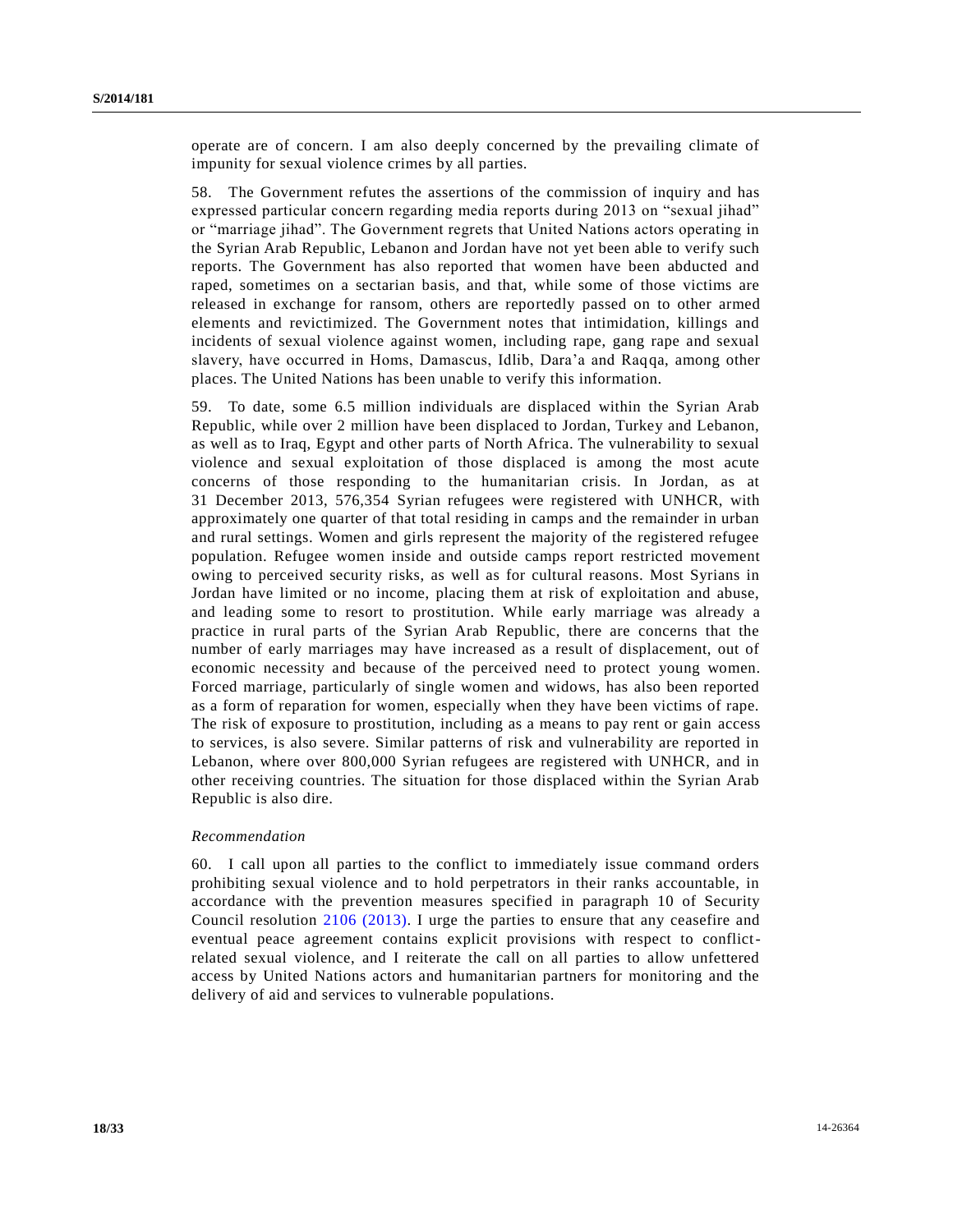# **Yemen**

61. Consistent with my previous report on sexual violence in conflict, there continue to be concerns in Yemen regarding the link between the presence of armed groups and an increase in rates of early and forced marriage and consequent sexual slavery and abuse among the poorest and most vulnerable girls in society. In my previous report, I noted that armed groups linked to Al-Qaida in the Arabian Peninsula paid a bride price reportedly as high as \$5,000. Such reports were noted in Abyan governorate as a result of the conflict in 2011 and 2012. Improved access to Abyan during 2013 allowed child protection partners to verify historical reports of the forcible recruitment and sexual abuse of boys by members of Ansar al-Sharia. Similar reports in connection with the Popular Committee in Abyan are of concern, particularly as the popular committees in many locations throughout the country have begun to fill a security vacuum caused by the absence of police and judicial authorities. United Nations partners report that the rape of returnee women and girls, in some cases resulting in pregnancy, was the most reported violation. A rise in child abduction and in the sexual abuse of young girls during 2013 was also reported, affecting girls' access to education. Few medical professionals in Yemen are trained to provide support to survivors of sexual violence or to collect and store evidence, and there are no national guidelines on the clinical management of rape. Protection and response to conflict-related sexual violence is further complicated by the lack of a clear legal definition of sexual violence in line with international standards, as well as an absence of a legal age for marriage under national legislation, or legal provisions related to war crimes or crimes against humanity. Furthermore, the codification of rape as adultery in Yemeni legislation offers protection to perpetrators at the expense of survivors.

## *Recommendation*

62. I acknowledge the efforts that continue to be made to revise the legal age of marriage under national law and urge Yemeni authorities, with the support of the United Nations, to undertake comprehensive legislative reform as a basis for addressing impunity for sexual violence crimes and ensuring services for survivors.

# **B. Addressing conflict-related sexual violence crimes in post-conflict situations**

## **Angola**

63. Following the deployment of a United Nations protection adviser on expulsions, in 2013 positive developments occurred with regard to the implementation of the joint communiqué addressing sexual violence signed between the United Nations and the Government of Angola in March 2011. A series of agreements between the Angolan province of Lunda Norte and border provinces in the Democratic Republic of the Congo triggered the voluntary return of at least 70,000 migrants to the Democratic Republic of the Congo between May and June 2013 and made it possible to have a system of transborder trade and the opening of some border posts. The Government also granted United Nations partners access so that they could observe population movements and visit detention facilities in the border areas. Various capacity-building activities, including training for relevant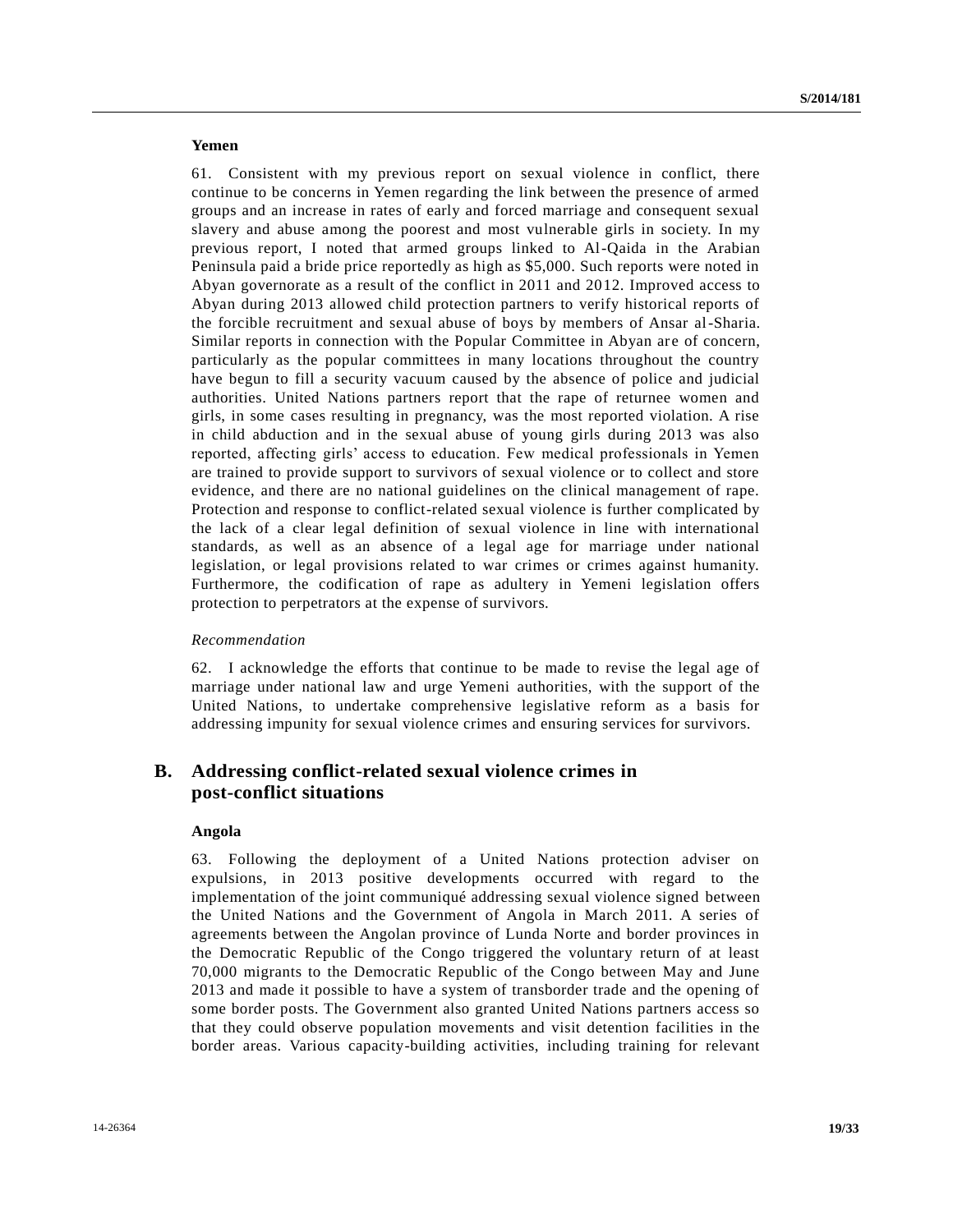State actors, may have contributed to a reported reduction in incidents of sexual violence.

#### *Recommendation*

64. I encourage the further strengthening of cooperation between the Government and United Nations actors in the implementation of the joint communiqué, and continued monitoring and reporting by the Government in that regard.

#### **Bosnia and Herzegovina**

65. My Special Representative conducted a visit to Bosnia and Herzegovina in June 2013, to review ongoing efforts by national authorities and civil society at all levels to address conflict-related sexual violence. It was found that serious challenges remain in terms of service provision and access to justice for an estimated 20,000 survivors of sexual violence crimes committed during the conflict that took place from 1992 to 1995. Despite recognition of the widespread and systematic use of sexual violence during the war, the stigma remains and many survivors are reluctant to come forward. This is partly due to the fact that many of the alleged perpetrators are in positions of influence within State institutions such as the police, as well as in the political sphere. Constitutional barriers also remain, resulting in the fragmentation of the Government's prevention and response efforts. This is compounded by an apparent lack of political will on the part of the authorities at different levels. In terms of national prosecutions of war crimes, of an estimated 200 cases processed by the State since the end of the conflict, to date only 29 cases involving charges of sexual violence have led to sentencing.

66. There is a lack of comprehensive services for survivors, with non-governmental organizations in this area offering mainly psychosocial support, with limited geographical coverage. At the end of 2013, initiatives to establish a system of referral for comprehensive services were at an early stage. Bosnia and Herzegovina is in the process of developing a second action plan for the implementation of Security Council resolution [1325 \(2000\),](http://undocs.org/S/RES/1325(2000)) for 2014-2017, with important provisions for survivors of conflict-related sexual violence. Implementing the draft programme of assistance to women victims of wartime rape, sexual violence and torture (2013- 2016) would also be beneficial. In some areas, there have been some training initiatives for key victim support institutions and organizations that have led to improved assistance to survivors and witnesses before, during and after criminal prosecutions. Similar training for judges and prosecutors is needed. Despite the fact that hundreds of Bosnian men are believed to have been victims of wartime rapes and sexual abuse, only three non-governmental organizations with limited resources provide dedicated psychological services to male survivors and the status of male survivors has not been properly regulated under the law. Moreover, the paucity of data on the number of children born as a result of rape requires urgent attention by service providers and researchers in order for the needs of these young people to be addressed.

## *Recommendation*

67. I urge the Government to prioritize the development and passage of harmonized legislation and policies in all relevant national institutions to facilitate cooperation, the effective exchange of information and the establishment of referral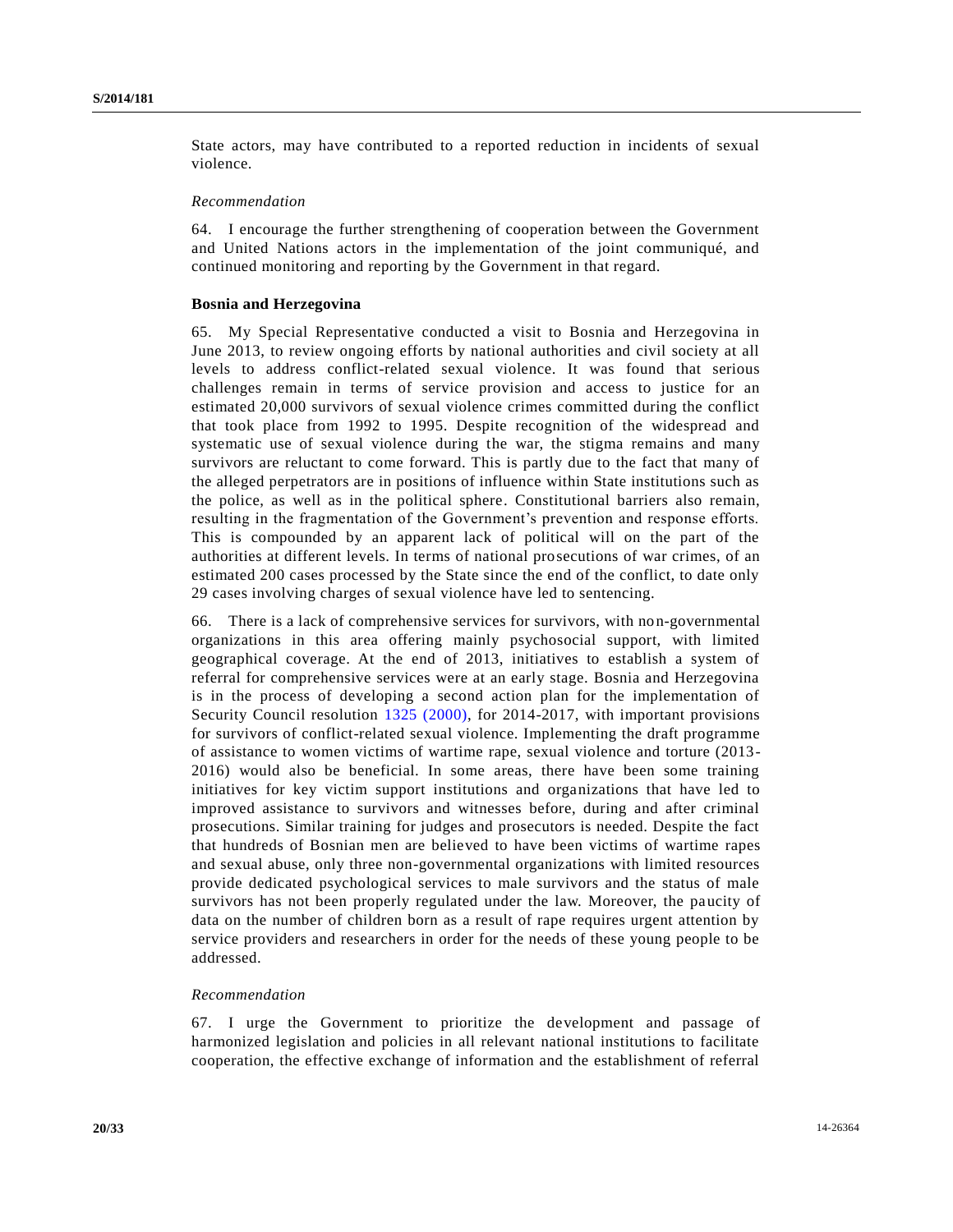mechanisms to ensure comprehensive and multisectoral services for survivors of sexual violence. I encourage the Government to draw on the expertise of the United Nations and civil society in that regard.

## **Cambodia**

68. Since my previous report on sexual violence in conflict, no governmental system has been put in place to respond to my recommendation that the effective prosecution of perpetrators be pursued. The introduction of vetting processes to exclude those who have perpetrated or are otherwise responsible for acts of sexual violence from the security sector are also a priority area for action at the national level.

### *Recommendation*

69. I reiterate my call to the Government to respond to the needs of survivors of sexual violence and to address impunity for such crimes, and assure national authorities of the support of the United Nations in that regard.

## **Liberia**

70. The availability of reliable data on sexual violence remains a critical challenge, but reports indicate that 2013 has seen an overall increase in the number of reported sexual violence crimes. The increase could be attributed to positive efforts by national stakeholders and the United Nations system to raise awareness and enable reporting. Data from the Ministry of Gender and Development for 2013 indicate an increase in the number of cases of sexual violence against children aged 6-14 years (as at November 2013, 90 per cent of the 1,175 cases of sexual and gender-based violence seen by four "one-stop facilities" in Montserrado county involved children). At least 10 children died as a direct result of rape. Given the high number of underage victims, a child-centred approach to prevention is crucial. Also crucial is the adoption of a comprehensive national approach to prevention in order to ensure service coverage throughout Liberia, not only in Monrovia, where most of the services are concentrated. The first medical forensic laboratory for Liberia, which was launched on 16 August 2013 in Monrovia, will contribute to enhancing evidence-gathering capabilities so as to facilitate the prosecution of suspects in rape cases. With the support of civil society, the United Nations and other international partners, the Government has continued to conduct awarenessraising campaigns and activities, particularly to address rape. An evaluation of the joint programme of the United Nations and the Government of Liberia on prevention and response to sexual and gender-based violence undertaken in April 2013 highlighted the need to further strengthen legal responses and improve coordination among service providers, to strengthen community ownership through the decentralized implementation of the joint programme and to increase the engagement of men in activities to combat conflict-related sexual violence, with a focus on prevention and an emphasis on attitudinal and behavioural change.

## *Recommendation*

71. I urge the Government, with the support of the United Nations, to put in place a comprehensive prevention strategy that includes more systematic monitoring, analysis and reporting as a basis for response at all levels, while maintaining the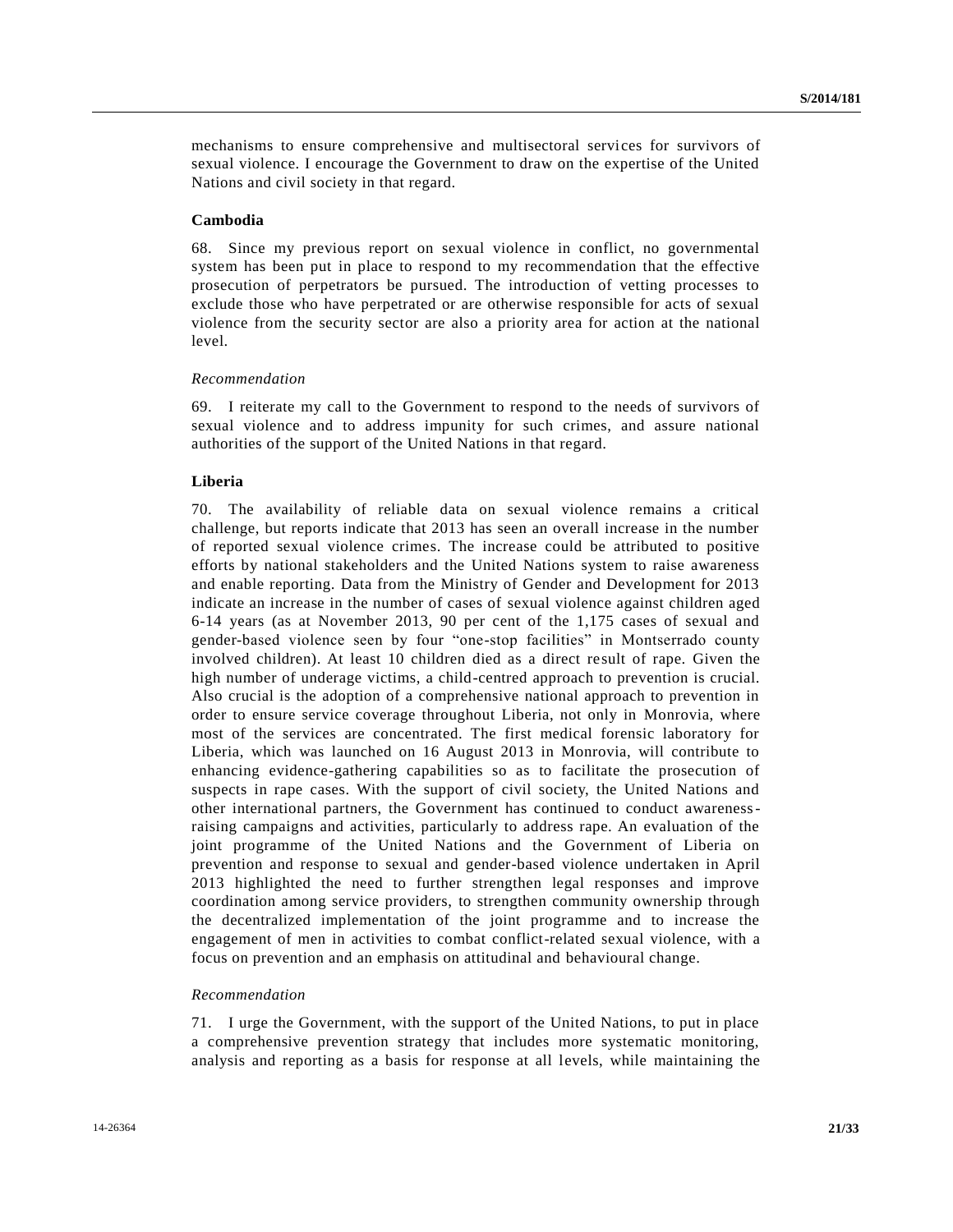emphasis on multisectoral service provision for survivors. Addressing impunity continues to be critical for deterrence and, ultimately, for the prevention of sexual violence crimes.

## **Libya**

72. I welcome the recent adoption by the interim Government of Libya of a decree addressing the situation of individuals who became victims of sexual violence during the events of 2011. This is a positive step towards providing reparations and physical and psychological health care for survivors, establishing shelters, a legal instrument to grant children born of rape legal status, and legal aid for survivors to seek accountability. To date, civil society organizations have developed advocacy and programmatic responses for survivors of sexual violence perpetrated during 2011, for example by providing psychological support. The Ministry of Social Affairs and the Ministry of Justice, however, require support to provide comprehensive multisectoral services. Support is also necessary for the recruitment and training of police, including judicial police, and for legal advocacy groups and other civil society organizations. Continuing risks of sexual violence relate to the ongoing reform of the Libyan security sector, which is taking place in the context of weak security institutions and the proliferation of arms. In October 2013, the United Nations Support Mission in Libya reported that sexual violence was used in 2012 and 2013 as an element of torture in detention and was perpetrated largely against men in detention facilities operated by armed brigades. Noting that the General National Congress has adopted legislation criminalizing torture, enforced disappearance and discrimination, the prevention of sexual violence in the security sector is an area for continued attention.

## *Recommendation*

73. I urge the Government to ensure adequate financial, administrative and human resources for a comprehensive protection and service response, to strengthen national institutions, and for the implementation of comprehensive legislation on reparations for victims of conflict-related sexual violence.

## **Nepal**

74. Since my previous report on sexual violence in conflict, there has been little progress in pursuing justice for survivors of sexual violence perpetr ated during the internal conflict. Institutional reforms that would prevent the promotion of individuals accused of involvement in human rights violations, including sexual violence, to the senior ranks of the security forces have not been undertaken. Furthermore, no prosecutions of gross violations of human rights, including sexual violence, committed up until the end of the war in 2006 have progressed through the courts, despite many victims having filed cases with the police. Moreover, survivors cannot access comprehensive services or receive redress. Victims of sexual violence perpetrated during the conflict are not recognized as conflict-affected persons and therefore cannot benefit from the interim relief programme. The Ministry of Peace and Reconstruction has committed itself, however, to providing interim relief and has initiated consultations with relevant stakeholders. During 2013, concerns were raised regarding the passage of a presidential ordinance that would establish a truth and reconciliation commission not in compliance with international standards. On 2 January 2014 the Supreme Court ruled that the provisions of the ordinance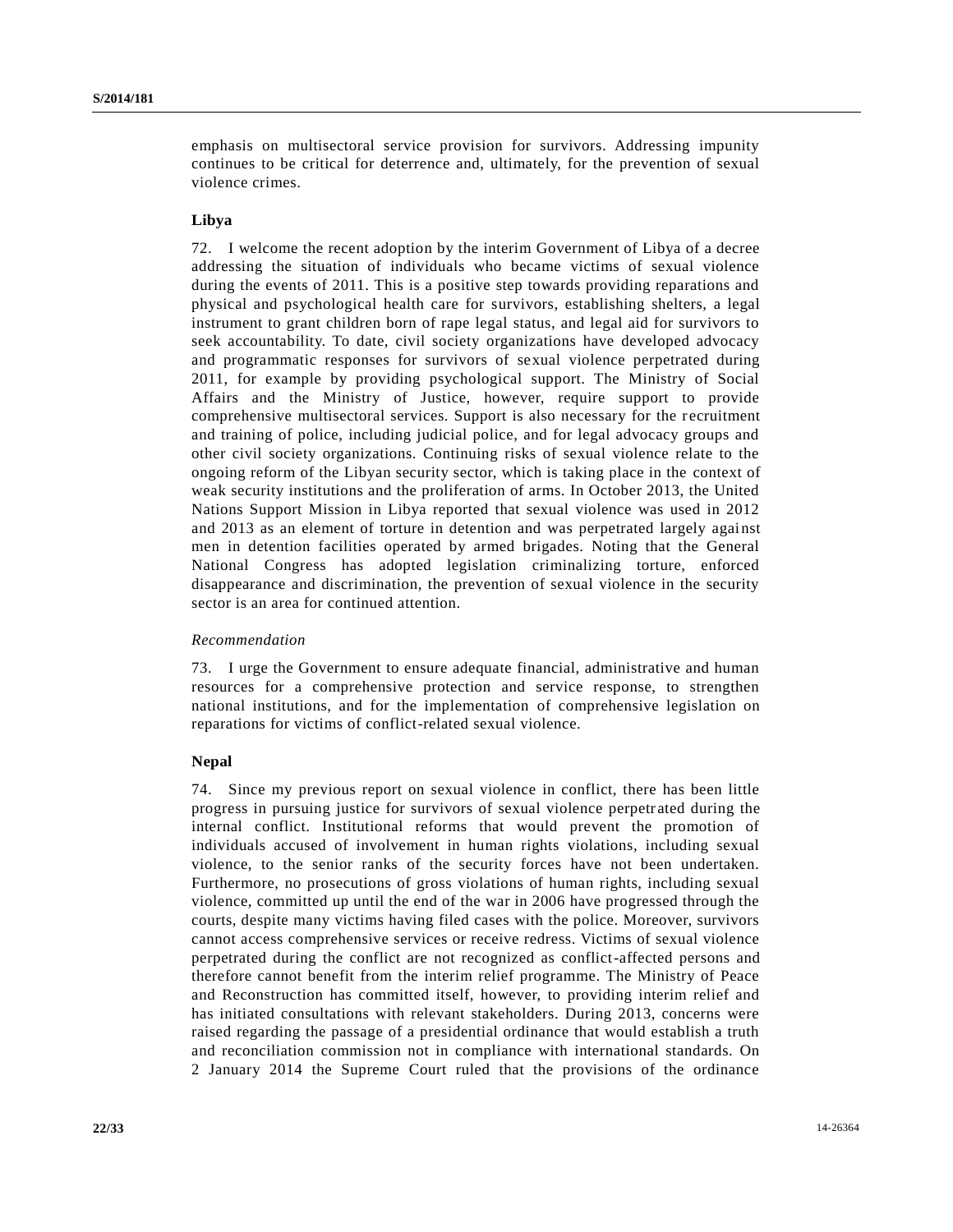concerning amnesty, prosecution and the filing of cases against perpetrators contravened fundamental rights guaranteed by the constitution of Nepal, the national justice system and international standards. The decision also provided guidance on the establishment of the truth and reconciliation commission, including the need for guarantees of autonomy and impartiality and of protection for victims and witnesses. The Government notes its response to reports of sexual violence citing existing legislation, policy and programmes, including the comprehensive peace agreement, the policy on internally displaced persons and the re sponse to gender-based violence through district-level service centres.

### *Recommendation*

75. I urge the Government to fully implement the decision of the Supreme Court of Nepal of 2 January 2014 as a priority and to ensure that victims of sexual violence are recognized under the law as conflict-affected persons, in order that they may access services and benefits.

## **Sierra Leone**

76. In Sierra Leone, significant levels of rape and other sexual violence crimes are a legacy of the decade-long civil war. Sexual and gender-based violence were also a feature of the conflict. To address this reality, 43 family support units, to which sexual violence can be reported, have been established within the Sierra Leone police service. Although conviction rates in 2013 improved in comparison with 2012, access to the family support units is limited for a large proportion of the population, and local chiefs often adjudicate cases of sexual violence through outof-court settlements and marriages between the perpetrator and the victim, including in cases where the survivor is under the legal age of consent. Data received from the Reparations Directorate of the National Commission for Social Action indicate that 3,602 of the 32,110 registered war victims are survivors of sexual violence, although unregistered numbers are believed to be higher. Through a programme of the United Nations Entity for Gender Equality and the Empowerment of Women (UN-Women) and the National Commission for Social Action, funding is provided to train female survivors of sexual violence and support them to establish businesses. As many as 2,952 beneficiaries, however, have not participated in the programme owing to a shortfall in funding.

### *Recommendation*

77. I urge the Government and international partners to ensure that there is adequate funding for ongoing programmes to benefit survivors of conflict-related sexual violence, including training and livelihood schemes. I also acknowledge the pilot programme that was recently facilitated by the Office of my Special Representative on Sexual Violence in Conflict to share experience gained in Sierra Leone with neighbouring Côte d'Ivoire and to encourage further such South-South cooperation initiatives.

## **Sri Lanka**

78. In my previous report on sexual violence in conflict, I noted that the action plan launched in August 2012 to respond to the recommendations made by the Commission of Inquiry on Lessons Learnt and Reconciliation included no action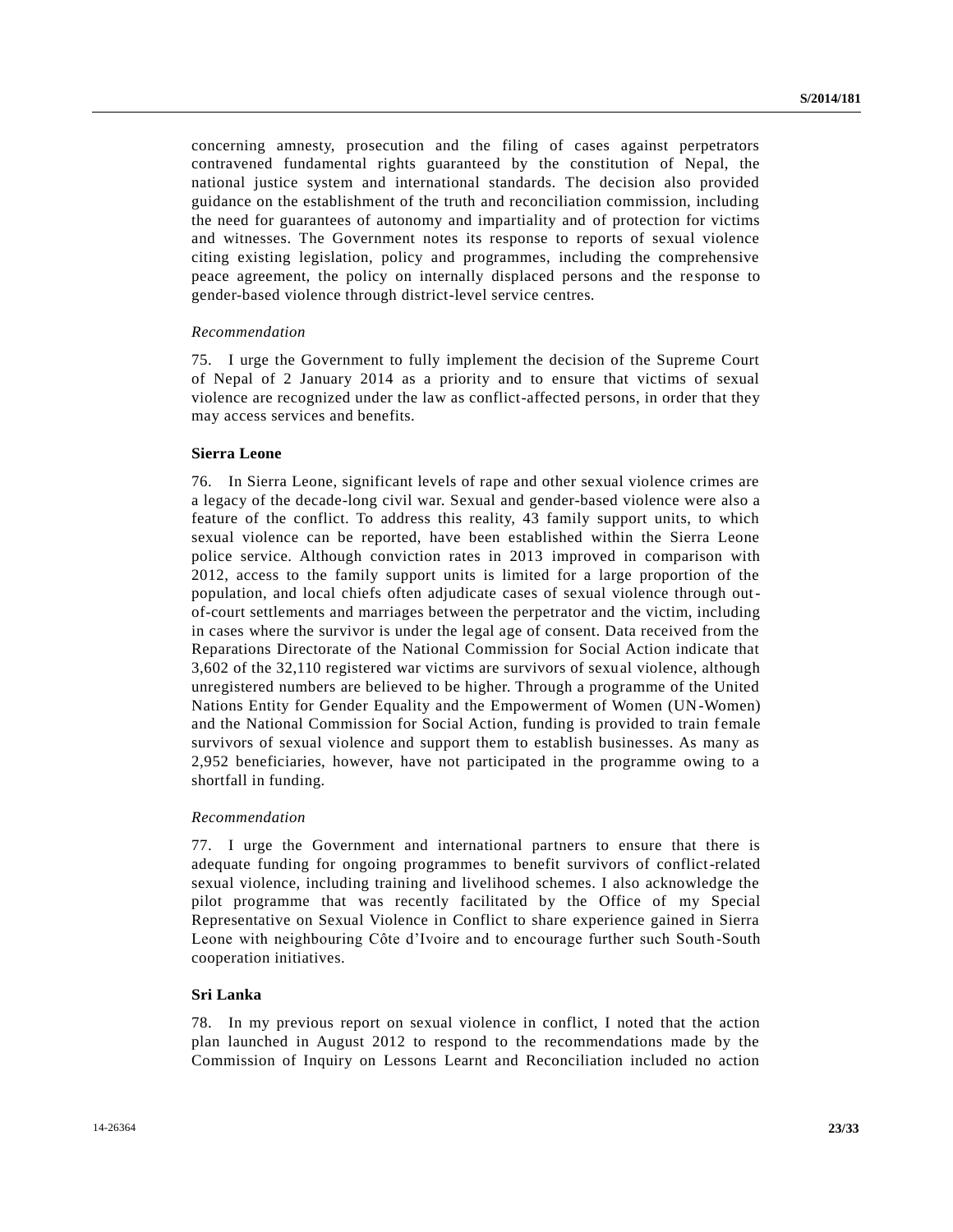directly providing redress for those affected by sexual violence during the conflict. During 2013, the Government of Sri Lanka committed itself to incorporating more of the Commission's recommendations into the National Plan of Action for the Promotion and Protection of Human Rights. In total, 145 of some 285 recommendations, some of which focused on the security of women and children, were incorporated. In my previous report I also noted the continued vulnerability of women and children in areas formerly affected by conflict, partly due to the continued militarization of those areas. These issues remained pertinent during 2013, as women and girls, especially in female-headed households, continued to be vulnerable to sexual harassment and abuse, including at the hands of military personnel  $(A/HRC/25/23)$ . The Government reports that the military has taken strict action in such cases. The United Nations High Commissioner for Human Rights, however, continued to voice concerns in 2013 with regard to accountability in Sri Lanka, stating that the Government has taken limited and piecemeal steps towards investigating serious allegations of violations of international human rights and humanitarian law, and none of these have had the independence or credibility required (see [A/HRC/25/23,](http://undocs.org/A/HRC/25/23) para. 36). Efforts to investigate such allegations fully and to bring justice to victims of the civil conflict, including those reporting sexual violence crimes, thus remain a priority.

## *Recommendation*

79. In the context of dialogue on the establishment of a comprehensive truth and reconciliation commission, I urge the Government of Sri Lanka to ensure that such a transitional justice mechanism explicitly seek accountability for sexual violence crimes and that national authorities put in place the necessary services, remedies and reparations for survivors.

# **III. Work of United Nations Action against Sexual Violence, including information on progress made in the implementation of the monitoring, analysis and reporting arrangements established pursuant to Security Council resolution [1960 \(2010\)](http://undocs.org/S/RES/1960(2010))**

80. In 2013, United Nations Action against Sexual Violence in Conflict, an inter-agency network chaired by my Special Representative on Sexual Violence in Conflict, supported the delivery of scenario-based training for peacekeepers in several training centres, to improve their operational readiness to react swiftly to sexual violence. To help enhance prevention capabilities in mission settings, United Nations Action also rolled out a framework of early-warning indicators of conflictrelated sexual violence through the United Nations missions in Côte d'Ivoire (UNOCI), the Democratic Republic of the Congo (MONUSCO) and South Sudan (UNMISS). In Côte d'Ivoire, progress was made in the development of a joint Government-United Nations comprehensive strategy to combat sexual violence. An inter-agency team visited the Democratic Republic of the Congo to discuss the transfer of coordination tasks under the comprehensive national strategy, following the adoption of Security Council resolution [2098 \(2013\).](http://undocs.org/S/RES/2098(2013)) In addition, United Nations Action has produced a number of tools to improve practice in the field,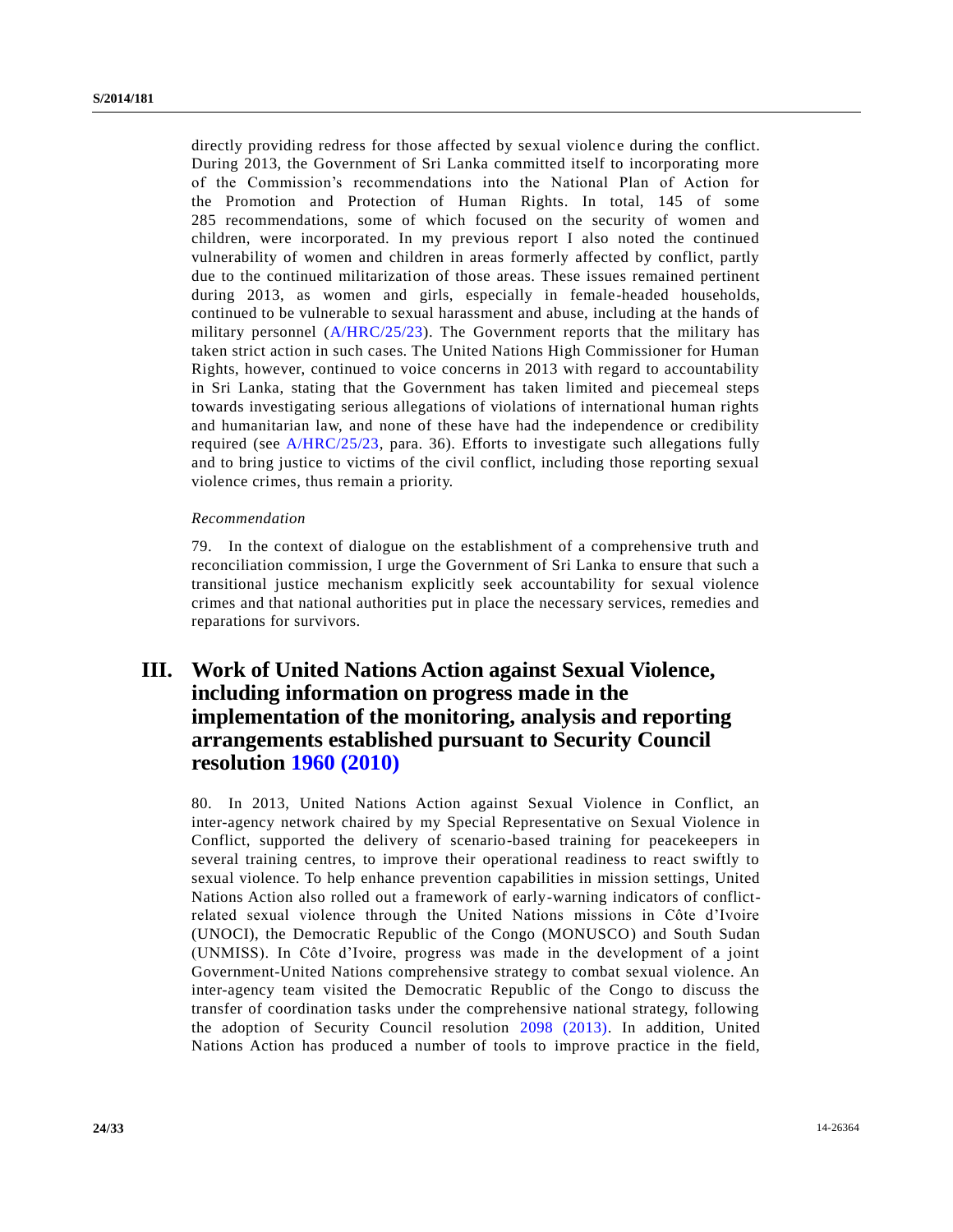including a guidance note on reparations for conflict-related sexual violence and policy briefs on psychosocial and mental health interventions.

81. Technical support at the country level was provided for the continued roll-out of the Guidance for Mediators on Addressing Conflict-Related Sexual Violence in Ceasefire and Peace Agreements, including through the training of envoys, mediators and mediation experts. After the roll-out, the number of ceasefire agreements that included provisions on conflict-related sexual violence more than doubled. Among the agreements with such provisions were: the declaration of principles signed on 11 January 2013 in the Central African Republic; the ceasefire agreement between the Government of the Sudan and the Justice and Equality Movement signed on 6 April 2013 on the basis of the Doha Document for Peace in Darfur; the Preliminary Agreement to the Presidential Election and the Inclusive Peace Talks in Mali, signed on 18 June 2013; and the declaration of commitments by M23 signed at the conclusion of the Kampala Dialogue, on 12 December 2013. The increase in ceasefire agreements with conflict-related sexual violence provisions underlines the importance of continued cooperation between actors in international peacemaking and of continued exchange of knowledge and expertise on how to address the inclusion of such provisions in ceasefire and peace agreements and ensure their effective implementation.

82. In 2013, an independent five-year review of United Nations Action was published. The review found the network to be an effective mechanism in providing a global platform for advocacy, accountability and coordination, while noting the need for continued dissemination of guidance and training tools and for enhanced country-level action. All of these activities are supported by voluntary contributions to the United Nations Action Multi-Partner Trust Fund, which fosters joint action across the spectrum of United Nations entities and encourages transparency, cooperation and "Delivering as one". The key review recommendations will inform United Nations Action policy and practice moving forward.

83. As the basis for evidence-based action on sexual violence, the United Nations system continues to implement the monitoring and reporting arrangements on conflict-related sexual violence, as mandated by Security Council resolution [1960](http://undocs.org/S/RES/1960(2010))  [\(2010\).](http://undocs.org/S/RES/1960(2010)) That work takes account of ongoing operational and field-level coordination, including the protection cluster and gender-based violence subcluster arrangements, the working groups on the protection of civilians and the monitoring and reporting mechanisms on grave violations against children. The United Nations Action network is also developing a guidance note on the intersections between the monitoring, analysis and reporting arrangements and the Gender-based Violence Information Management System, with a view to improving the way in which data are gathered and reported to the Security Council, while preserving the rights and protection needs of survivors. It should be noted that my "Rights up front" initiative, which aims to ensure that the mandated human rights responsibilities of the Organization are always part and parcel of United Nations peace and security work, will also help to enhance monitoring, the sharing of information and joint analysis throughout the system.

84. Within peacekeeping and special political missions, dedicated capacity in the form of women protection advisers continues to be required to facilitate and coordinate the implementation of the Security Council resolutions on sexual violence in conflict. As at December 2013, senior women protection advisers had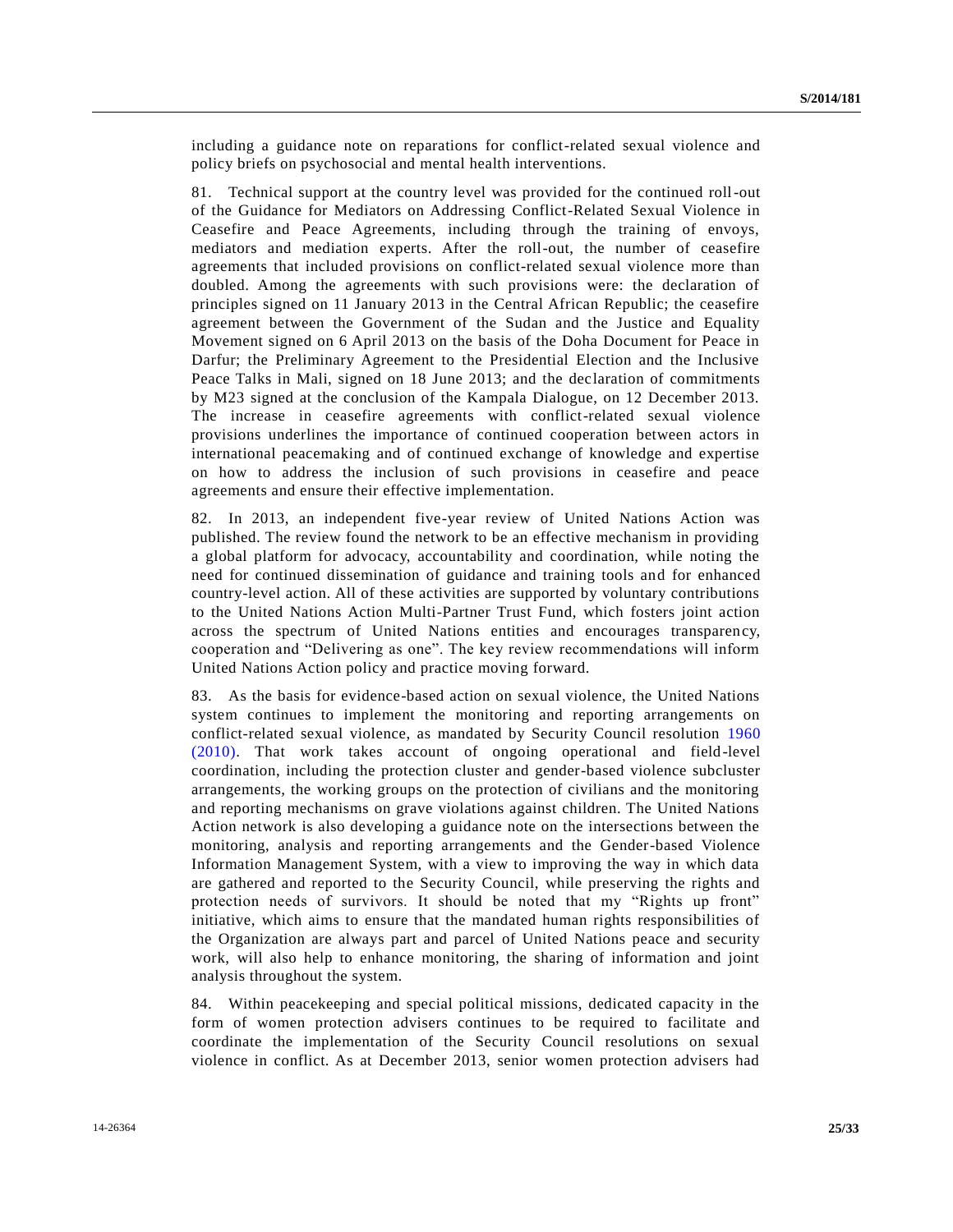been deployed to the United Nations Assistance Mission in Somalia and the United Nations Multidimensional Integrated Stabilization Mission in Mali; it is envisaged that additional women protection advisers will be deployed to UNMISS, UNOCI, BINUCA and UNAMID. Women protection advisers have also deployed within human rights and women's empowerment and gender units in those missions. To bolster capacity on the ground, United Nations Action has committed catalytic funding for women protection advisers in the Democratic Republic of the Congo and Côte d'Ivoire and has contributed to building their capacity. Senior women protection advisers in particular are deployed to provide guidance to mission leadership on conflict-related sexual violence, to engage in dialogue with parties to the conflict, to strengthen prevention and response in collaboration with the United Nations country team and partners, and to lead efforts to implement the monitoring, analysis and reporting arrangements. Working groups on the arrangements are operational in the Democratic Republic of the Congo and the Sudan (Darfur) and will be established in the Central African Republic, Côte d'Ivoire, Mali, Somalia and South Sudan during 2014. The continued deployment of dedicated expertise in fact-finding missions and independent international commissions of inquiry mandated by the Human Rights Council is also a significant aspect of monitoring and reporting on conflict-related sexual violence.

# **IV. Work of the Team of Experts on the Rule of Law and Sexual Violence in Conflict**

85. The Team of Experts, which was established pursuant to Security Council resolution [1888 \(2009\),](http://undocs.org/S/RES/1888(2009)) continued to assist Governments in building national capacity and expertise in addressing impunity for crimes of sexual violence in conflict. Lack of capacity remains one of the main impediments to ensuring accountability. This leads to widespread impunity, which in turn has a detrimental impact on access to justice, security and the safety of survivors. The Team has focused its efforts on strengthening the capacity of national rule of law and justice actors, including within the specialized areas of criminal investigation and prosecution, collection and preservation of evidence, military justice system investigation and prosecution, criminal and procedural law reform, and protection of victims, witnesses and justice officials. The Team complements and adds value to the work of the United Nations on the ground and enables national authorities to take the lead. It operates under a joint programme developed in coordination with the Department of Peacekeeping Operations, the Office of the United Nations High Commissioner for Human Rights and the United Nations Development Programme.

86. In the Central African Republic, following the commitments made by the Government in the joint communiqué on addressing sexual violence of 12 December 2012, the Team of Experts carried out a technical assessment in partnership with UN-Women and the entities responsible for the area of gender-based violence within the Global Protection Cluster. Concrete actions to be taken by the Government and other partners on the ground towards implementation of the commitments were proposed. While the current security situation in the Central African Republic does not allow for the provision of assistance, the Team has received a request from the Government regarding the provision of support to the gendarmerie for the establishment of a specialized unit on sexual violence.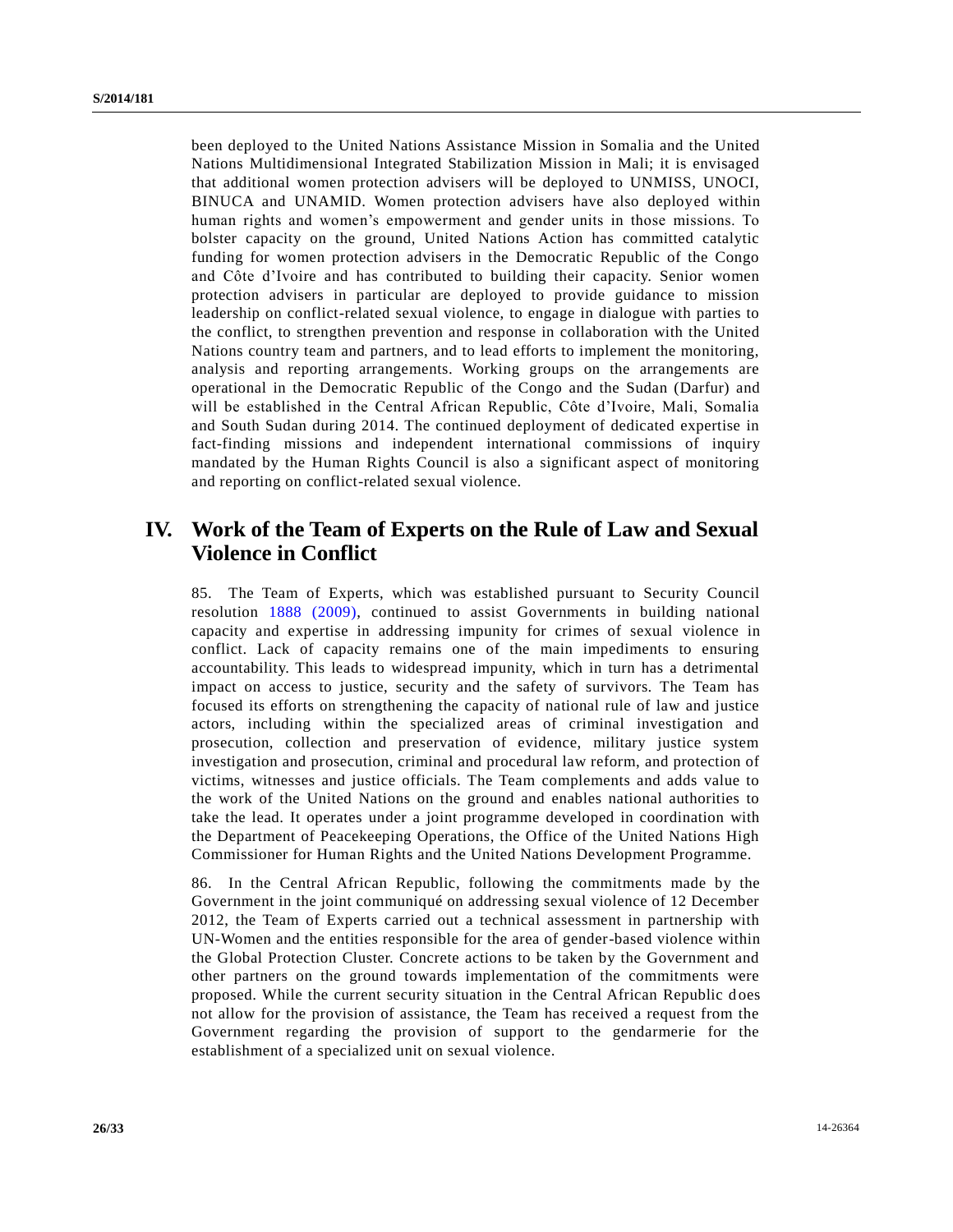87. In Colombia, notable efforts have been made since my former Special Representative on Sexual Violence in Conflict visited the country in May 2012. The Team of Experts conducted a mission to build on consultations held during that visit and to discuss concrete modalities of technical assistance, with a particular focus on possible support to the Attorney General's Office, including with regard to the investigation of cases. In addition, at the request of the national authorities, the Team provided inputs for the development of guidelines by the Ministry of Defence on addressing conflict-related sexual violence for the police and the military.

88. In Côte d'Ivoire, the Team of Experts supported an experience-sharing exercise to provide the Ivorian delegation — composed of representatives of relevant ministries, the police, the judiciary, the military and civil society  $-$  an opportunity to learn from the experience of Sierra Leone in addressing conflictrelated sexual violence across several sectors. Lessons from the exercise have informed the national strategy currently under consideration by the Government of Côte d'Ivoire and a number of other governmental initiatives in the country.

89. In the Democratic Republic of the Congo, the Team of Experts, in coordination with the Department of Peacekeeping Operations, the United Nations Development Programme and the Office of the United Nations High Commissioner for Human Rights, has continued to support national authorities by strengthening their capacity to investigate and prosecute in cases of sexual violence crimes committed by FARDC and other security forces in the northern and southern parts of the country. In February 2013, the Team deployed an investigations expert to provide support to the FARDC military justice authorities through prosecutions support cells. The expert assisted with investigations in a number of major incidents, including allegations of sexual violence committed by FARDC soldiers in Minova (South Kivu) and Bweremana (North Kivu) during their withdrawal in the aftermath of Goma's fall to elements of M23 in November 2012. As a result of the investigations, 12 commanders of operational military units were suspended from their duties and 18 soldiers from various units were arrested and detained in Goma central prison. In the future, the Team will focus its efforts on fair trial standards and the safety of survivors in cases involving sexual violence. The investigations expert also supported the military prosecutor in the investigation of other incidents of sexual violence, including incidents in Katindo (Goma) and Kitchanga (Masisi territory). Moreover, the Team helped the Government to assess its needs and capacity to implement the commitments made in the joint communiqué on combating conflictrelated sexual violence of 30 March 2013. In July 2013, through a technical workshop, the Team helped the Government to develop a plan for implementing the joint communiqué.

90. In accordance with the joint communiqué signed between the Government of Guinea and the United Nations in November 2011, the Team of Experts continues to assist national authorities in investigating sexual violence crimes and prosecuting alleged perpetrators of such crimes committed in Conakry in September 2009. Since December 2012, a member of the Team based in Conakry has provided advice to the panel of judges that was established by the Government; that has led to an increase in the number of hearings of sexual violence cases: over 200 victims have been heard by the panel since December 2012. The expert's assistance has also led to the indictment of several high-level officials, the indictment and detention of a gendarme specifically on charges of rape in relation to those events, and the commitment from the Government to establish mechanisms for the protection of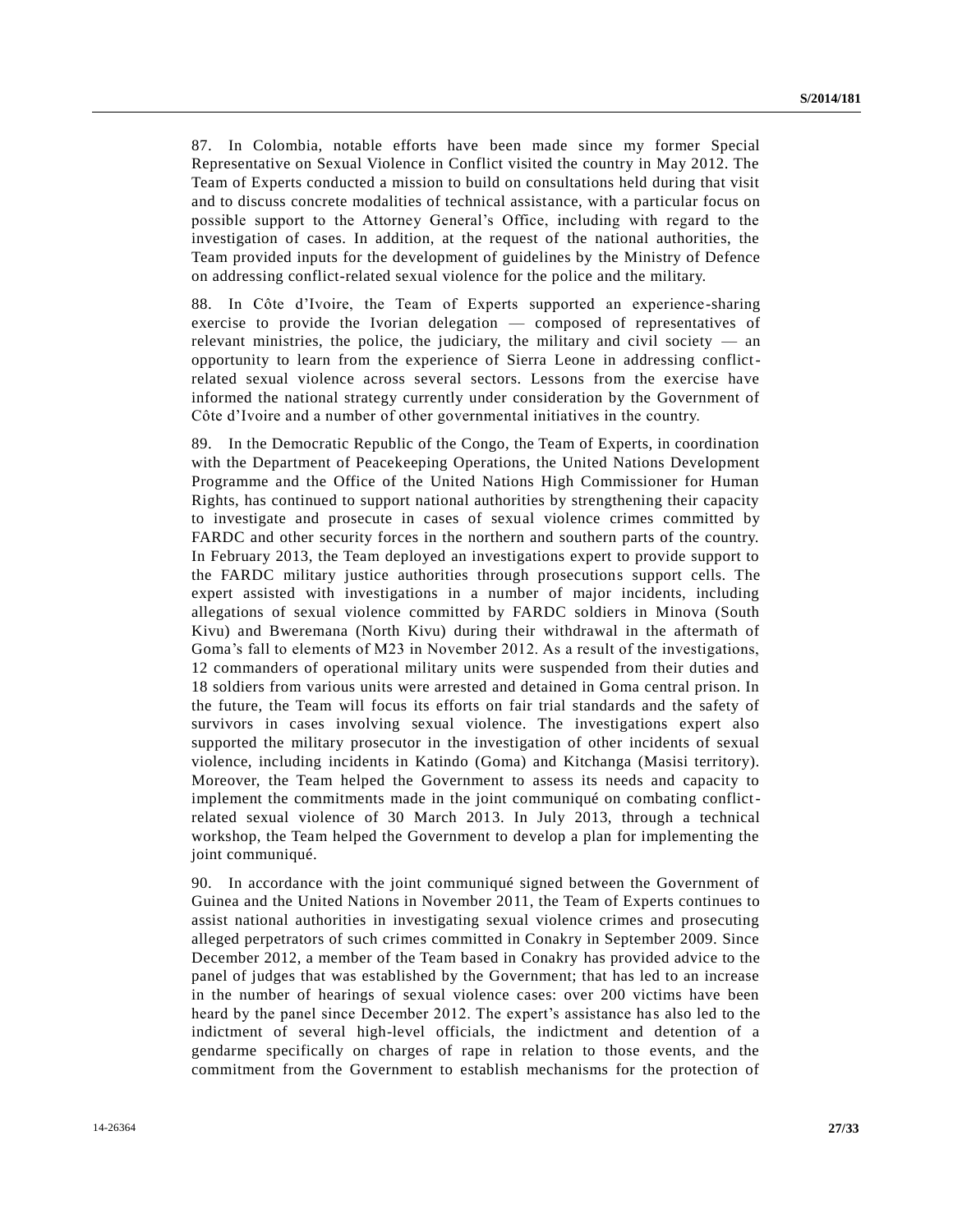survivors. A notable result is the indictment and appearance in court of Colonel Claude Pivi, head of presidential security, and the hearing of General Ibrahima Baldé, Chief of Staff of the gendarmerie. Going forward, the Team will also look into the establishment of systems to protect victims and witnesses and the strengthening of security measures for the panel of judges.

91. In Somalia, the Team of Experts carried out a technical assessment in partnership with UN-Women and the Preventing Sexual Violence Initiative of the United Kingdom to help the Government of Somalia develop a plan for the implementation of the commitments it made in the joint communiqué of 7 May 2013 and in line with the Somali Compact.

92. In South Sudan, the Government is considering the findings of the Team's 2012 assessment and the recommendations related to legislative reform priorities and strategies to strengthen national and State-level capacity in the justice sector to address sexual violence. The Team will continue to support the Government in establishing an implementation plan to address the problem.

93. The Team continues to build a roster of experts in coordination with initiatives such as the Justice Rapid Response mechanism and the Preventing Sexual Violence Initiative.

# **V. Recommendations**

94. The following recommendations outline critical aspects of a framework for the prevention of sexual violence in conflict, in accordance with Security Council resolution [2106 \(2013\).](http://undocs.org/S/RES/2106(2013)) The recommendations outline specific actions required at the political and operational levels. The breadth of the recommendations illustrates the comprehensive, multisectoral and multidimensional approach for the prevention of conflict-related sexual violence that has emerged over the past years. In the implementation of such a prevention framework, I continue to emphasize the need for national ownership, leadership and responsibility. The United Nations stands ready to support national authorities in their efforts.

95. I call upon all parties to conflict responsible for or credibly suspected of acts of sexual violence to cease such violations and, in accordance with Security Council resolutions [1960 \(2010\)](http://undocs.org/S/RES/1960(2010)) and [2106 \(2013\),](http://undocs.org/S/RES/2106(2013)) to make specific and time-bound protection commitments that include: (a) the issuance of clear orders through chains of command and in codes of conduct (or their equivalent) prohibiting sexual violence; (b) the timely investigation of alleged violations in order to hold perpetrators accountable; (c) the immediate identification and release from their ranks of those most vulnerable to sexual violence, especially women and children; (d) the designation of a high-level interlocutor responsible for ensuring the implementation of commitments; and (e) cooperation with and facilitation of access by the United Nations to monitor compliance. Parties to conflict should prepare timely implementation plans on the basis of the above-mentioned commitments.

96. I emphasize our responsibility to the survivors of sexual violence and the need to continue to support the delivery of timely assistance, including non-discriminatory and comprehensive health services (including the full range of sexual and reproductive health services and HIV awareness and response services),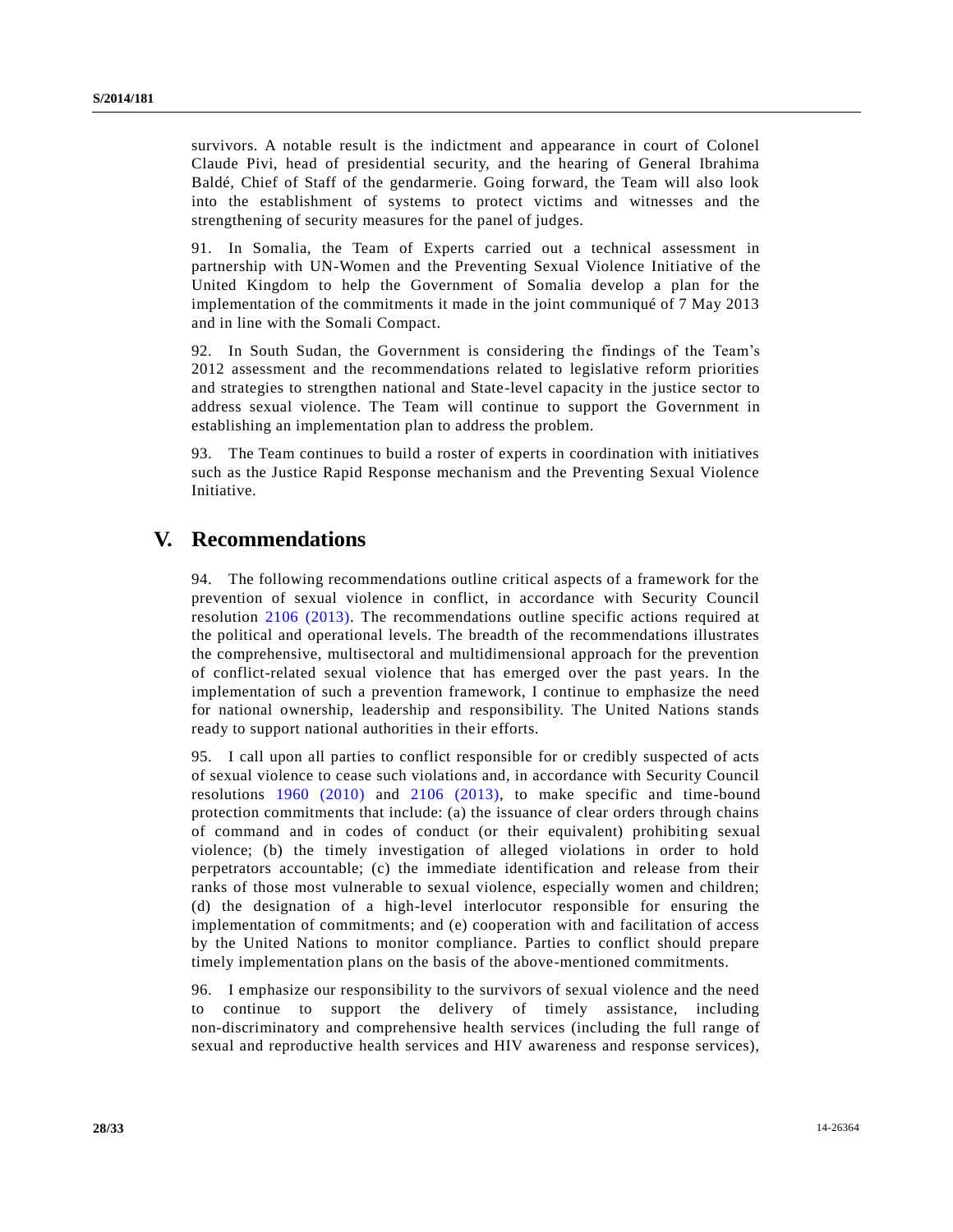psychosocial, legal, livelihood assistance and other multisectoral services, and to ensure differentiated and appropriate services for children and male survivors.

97. I urge the Security Council to reinforce the key elements of the prevention framework outlined under its resolution [2106 \(2013\)](http://undocs.org/S/RES/2106(2013)) by:

(a) Supporting United Nations efforts to engage in dialogue with State and non-State parties to elicit commitments to prevent and respond to conflict-related sexual violence and to consistently review compliance with these commitments, including by regularly reviewing joint communiqués concluded with the United Nations and the implementation plans related to those communiqués;

(b) Continuing to emphasize the centrality of civil society, including women's organizations, and community leaders in all prevention and response efforts and by continuing to support their efforts, including through engagement with parties to conflict, to influence them with respect to addressing sexual violence;

(c) Supporting United Nations efforts to build the capacity of civil society groups, including women's organizations and networks, to enhance informal community-level protection mechanisms against conflict-related sexual violence in conflict and post-conflict situations, and of journalists and human rights defenders, to report and respond to sexual violence crimes;

(d) Ensuring the deployment of women protection advisers, in line with the agreed operational concept and terms of reference and the provisions of Security Council resolution [2106 \(2013\),](http://undocs.org/S/RES/2106(2013)) in order to facilitate the full and timely implementation of Council resolutions on sexual violence in conflict and by ensuring that those posts are included in the regular budgets of United Nations missions;

(e) Ensuring that attention is paid to the issue of sexual violence in the work of relevant Security Council sanctions monitoring entities, including through the deployment of qualified experts and of dedicated sexual violence expertise as part of commissions of inquiry and other fact-finding modalities and consistently monitoring progress in that regard;

(f) Ensuring that signed ceasefire and peace agreements contain provisions that, at a minimum, stipulate conflict-related sexual violence as a prohibited act in the definition of ceasefire, particularly in provisions relating to disengagement, and that they detail or annex arrangements for ceasefire monitoring mechanisms that should take into account, among other things: (i) verification of the cessation of conflict-related sexual violence; (ii) monitoring and reporting on incidents, trends and patterns of sexual violence, including the identification of parties credibly suspected of committing or of being responsible for sexual violence; and (iii) the inclusion of male and female observers, as well as of dedicated gender experts, in the monitoring structure. Adequate and timely funding is required for the effective implementation of ceasefire and peace agreements, including provisions related to conflict-related sexual violence;

(g) Ensuring that action to prevent conflict-related sexual violence is explicitly reflected in security sector reform processes, in disarmament, demobilization and reintegration processes and in justice reform initiatives,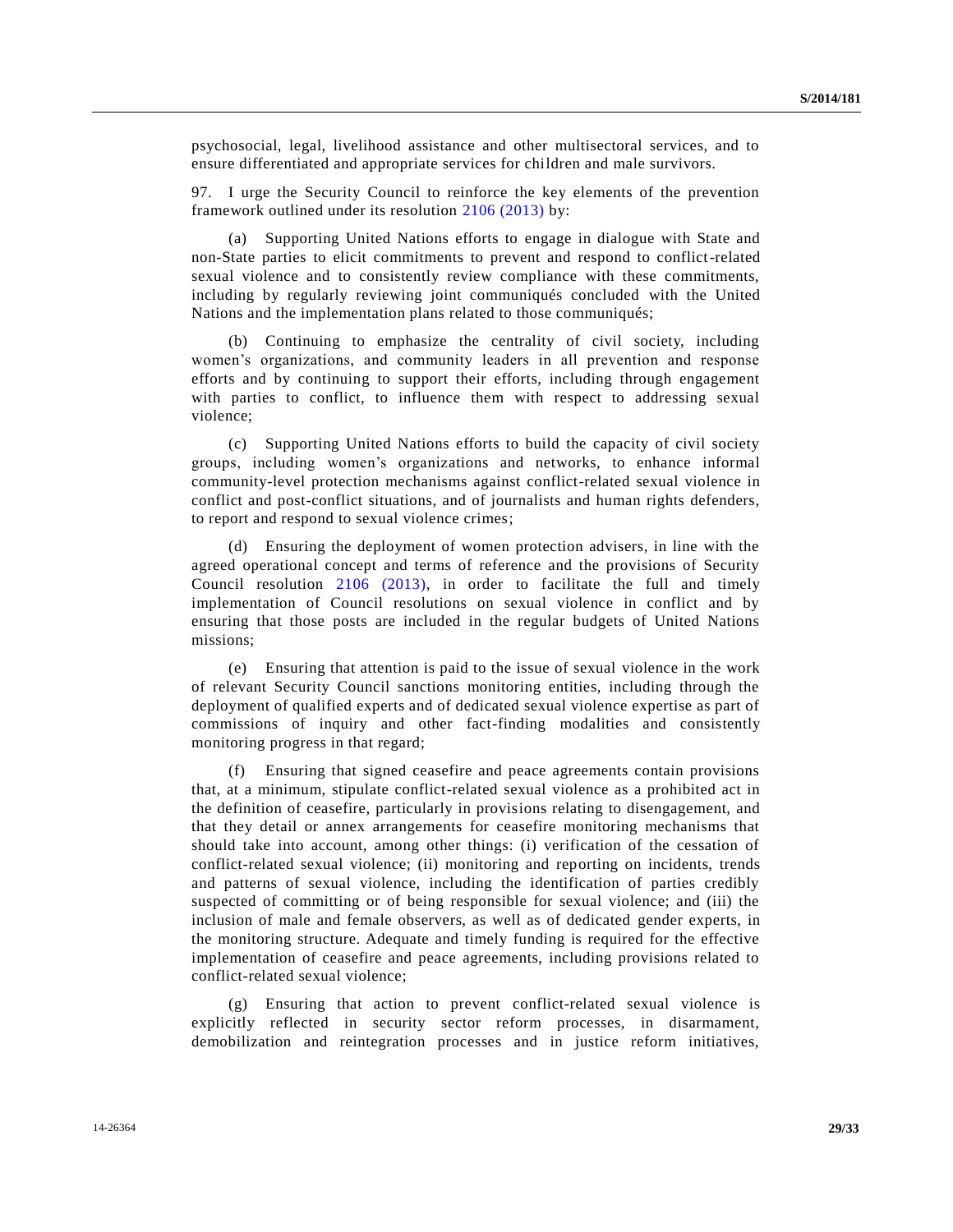including as they relate to corrections and police capacity, in line with paragraph 16 of Security Council resolution [2106 \(2013\);](http://undocs.org/S/RES/2106(2013))

(h) Systematically reflecting the prevention of conflict-related sexual violence in all relevant country-specific resolutions and in authorizations and renewals of the mandates of peacekeeping and special political missions through the inclusion of the key operational provisions of resolutions [1960 \(2010\)](http://undocs.org/S/RES/1960(2010)) and [2106](http://undocs.org/S/RES/2106(2013))  [\(2013\),](http://undocs.org/S/RES/2106(2013)) in particular the requirement to establish monitoring, analysis and reporting arrangements on conflict-related sexual violence, by engaging parties to conflict in a dialogue with a view to gaining commitments, as specified in the above resolutions, and by regularly monitoring progress in that regard. Where possible, monitoring efforts should be combined with service delivery and emphasis should be placed on coordination and information-sharing across peacekeeping, humanitarian, human rights, political and security sectors;

(i) Continuing to encourage and support the training of all United Nations peacekeeping personnel using the innovative tools developed by United Nations Action partners, including *Addressing Conflict-related Sexual Violence: an Analytical Inventory of Peacekeeping Practice* and the matrix of early-warning indicators, by encouraging troop- and police-contributing countries to increase the number of women recruited and deployed to peacekeeping operations and by encouraging troop- and police-contributing countries to rigorously address allegations of sexual violence and sexual exploitation and abuse by peacekeepers;

Recognizing and addressing the connections between conflict-related sexual violence and the illicit trade in natural resources, as well as illegal activities such as the trafficking in illicit drugs and humans. In that regard, the Security Council may wish to consider the applicability of the United Nations Convention against Transnational Organized Crime and its protocols and its relevant legal tools;

(k) Encouraging corporate sector actors to make specific commitments related to the prevention of conflict-related sexual violence, including with regard to sourcing materials for their production processes from areas not affected by conflict;

(l) Recognizing that sexual violence is not only a risk faced by displaced persons but also a tactic that has been used to induce displacement and, therefore, by giving due consideration to accepting sexual violence in conflict as a form of persecution that should lead to the recognition of refugee status for the individuals affected;

(m) Continuing to put pressure on perpetrators of conflict-related sexual violence, including the individuals, parties and States named in my reports, through the adoption of targeted measures by relevant sanctions committees and by considering, when adopting or renewing targeted sanctions in situations of armed conflict and where appropriate, the inclusion of acts of rape and other serious forms of sexual violence as criteria for designating individuals. Such actions by the Security Council should apply to those who commit, command or condone (by failing to prevent or punish) sexual violence, consistent with the stipulations un der international criminal law regarding those bearing direct, command or superior responsibility.

98. I acknowledge the adoption of political commitments to prevent sexual violence in conflict and provide care for survivors by Member States outside the framework of the Security Council, namely the historic declarations adopted by the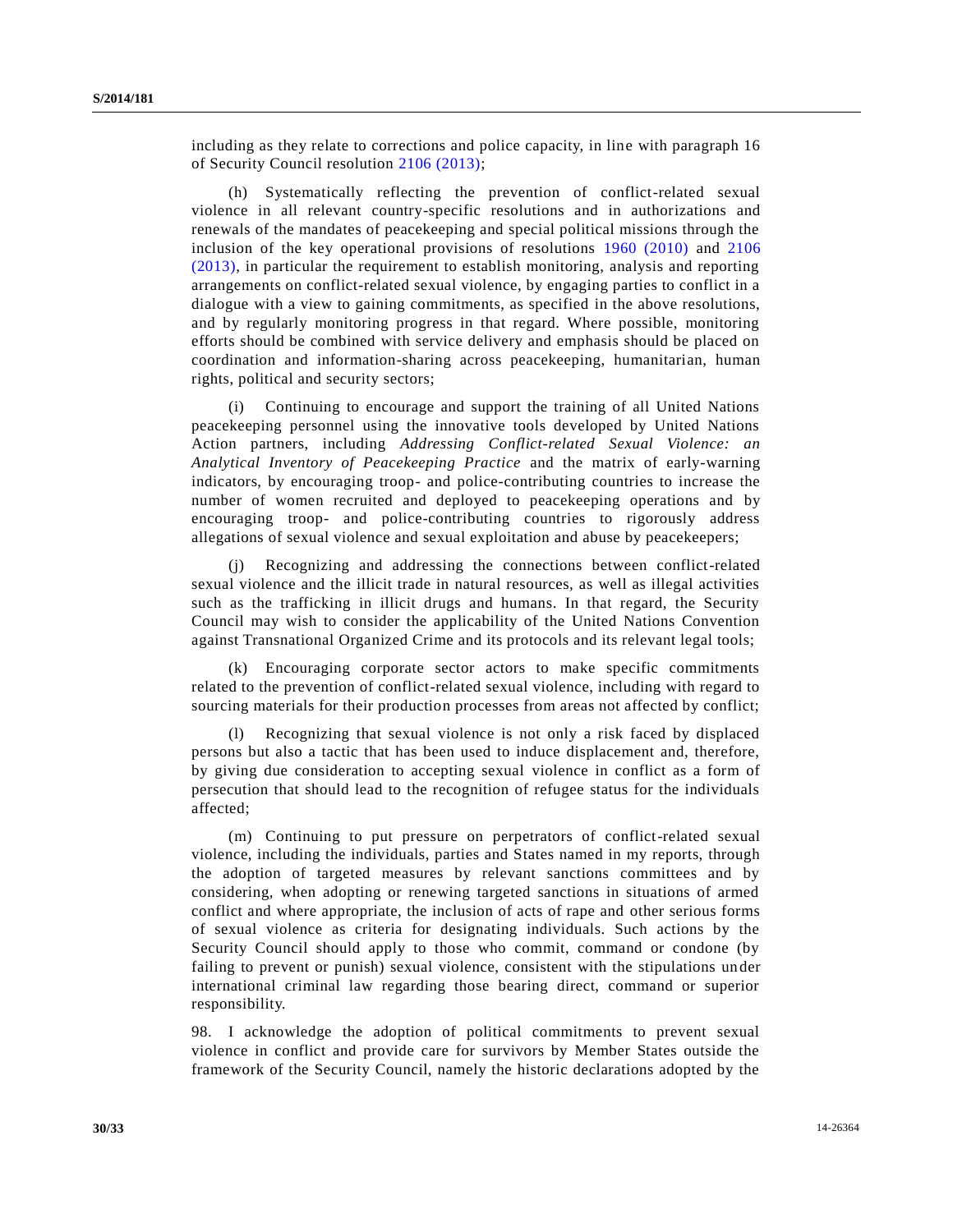Group of Eight countries and by 140 nations on the sidelines of the General Assembly. I urge those Member States to implement the commitments as a matter of priority.

99. Furthermore, in line with my emphasis on fostering national ownership, leadership and responsibility, I urge Member States to draw upon the expertise of the Team of Experts on the Rule of Law and Sexual Violence in Conflict and to support it in strengthening the rule of law and the capacity of civilian and military justice systems, as part of broader efforts to strengthen institutional safeguards against impunity for conflict-related sexual violence. I urge donors to ensure sustainable funding for this valuable resource for the countries concerned.

100. Finally, I urge all Member States to support the efforts of United Nations Action against Sexual Violence in Conflict and its Multi-Partner Trust Fund, particularly for the development and implementation of comprehensive national strategies aimed at preventing and addressing conflict-related sexual violence.

# **VI. Annexed list**

101. The annex to the present report, based on currently available information, contains a list of parties credibly suspected of committing or being responsible for patterns of rape and other forms of sexual violence in situations of armed conflict on the Security Council agenda. The annex does not purport to be a comprehensive list of violators, but includes those on whom credible information is currently available. It should be noted that the annex does not list countries as such. The purpose of the list is to identify particular parties to conflict that are credibly suspected of committing or being responsible for patterns of rape and other forms of sexual violence. In that regard, the names of countries are mentioned only in order to indicate the locations or situations where offending parties are committing the violations in question.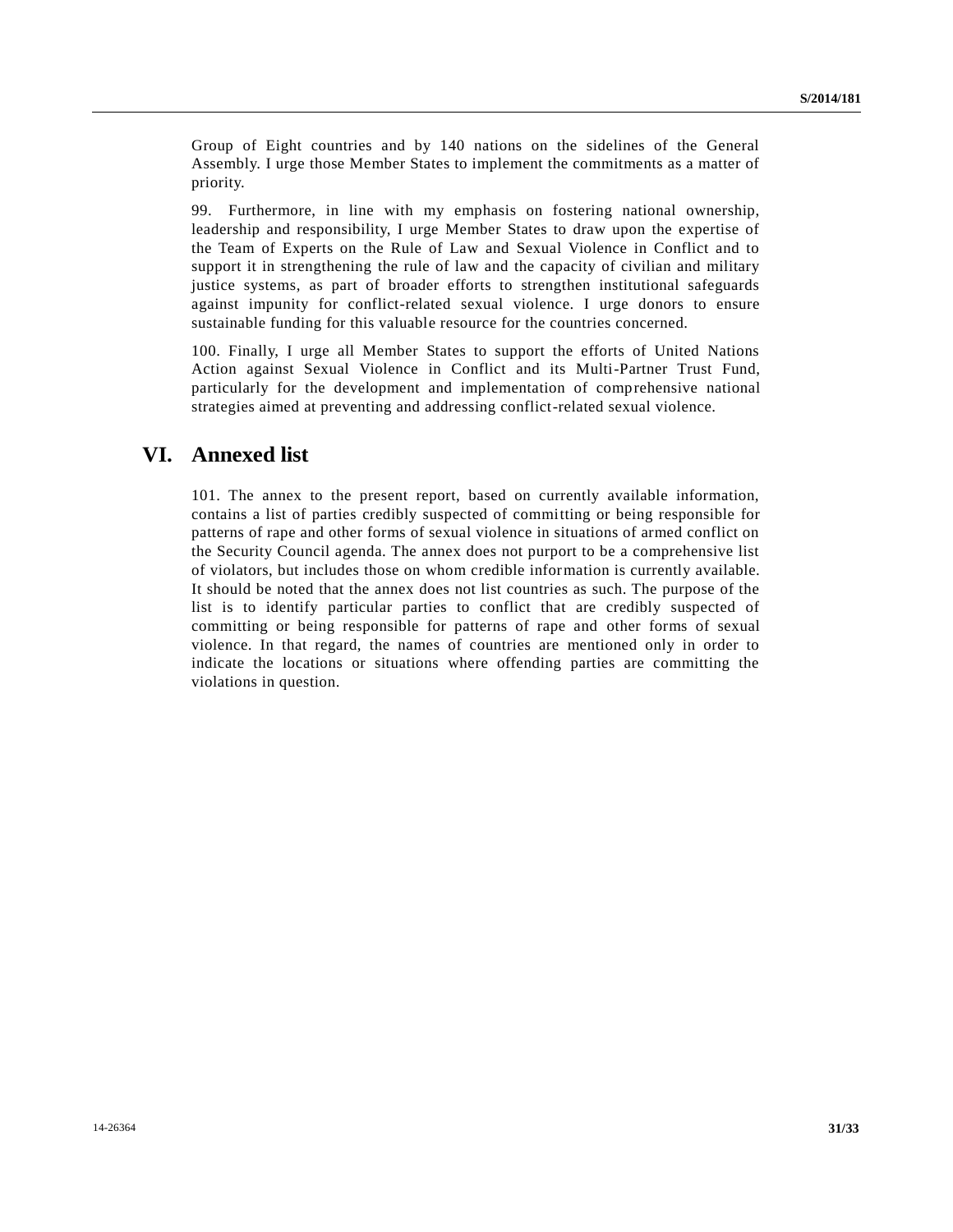# **Annex**

# **List of parties credibly suspected of committing or being responsible for patterns of rape and other forms of sexual violence in situations of armed conflict on the agenda of the Security Council**

# **Parties in the Central African Republic**

- 1. Lord's Resistance Army.
- 2. Ex-Séléka forces.

3. Anti-balaka forces, including associated elements of the armed forces of the Central African Republic.

## **Parties in Côte d'Ivoire**

1. Forces républicaines de Côte d'Ivoire.

2. Ex-militia groups, including the Alliance patriotique de l'ethnie Wé, the Front pour la libération du Grand Ouest, the Mouvement ivoirien de libération de l'ouest de la Côte d'Ivoire and the Union patriotique de résistance du Grand Ouest.

# **Parties in the Democratic Republic of the Congo**

- 1. The following armed groups:
	- (a) Alliance des patriotes pour un Congo libre et souverain;
	- (b) Allied Democratic Forces National Army for the Liberation of Uganda;
	- (c) Forces de défense congolaises;
	- (d) Forces démocratiques de libération du Rwanda;
	- (e) Front de résistance patriotique de l'Ituri;
	- (f) Lord's Resistance Army;
	- (g) Mouvement du 23 mars;
	- (h) Mai-Mai Cheka/Nduma Defence for Congo;
	- (i) Mai-Mai Kifuafua;
	- (j) Mai-Mai Morgan;
	- (k) Mai-Mai Simba/Lumumba;
	- (l) Nyatura armed group;
	- (m) Patriotes résistants congolais;
	- (n) Raia Mutomboki.
- 2. Forces armées de la République démocratique du Congo.
- 3. National police of the Democratic Republic of the Congo.